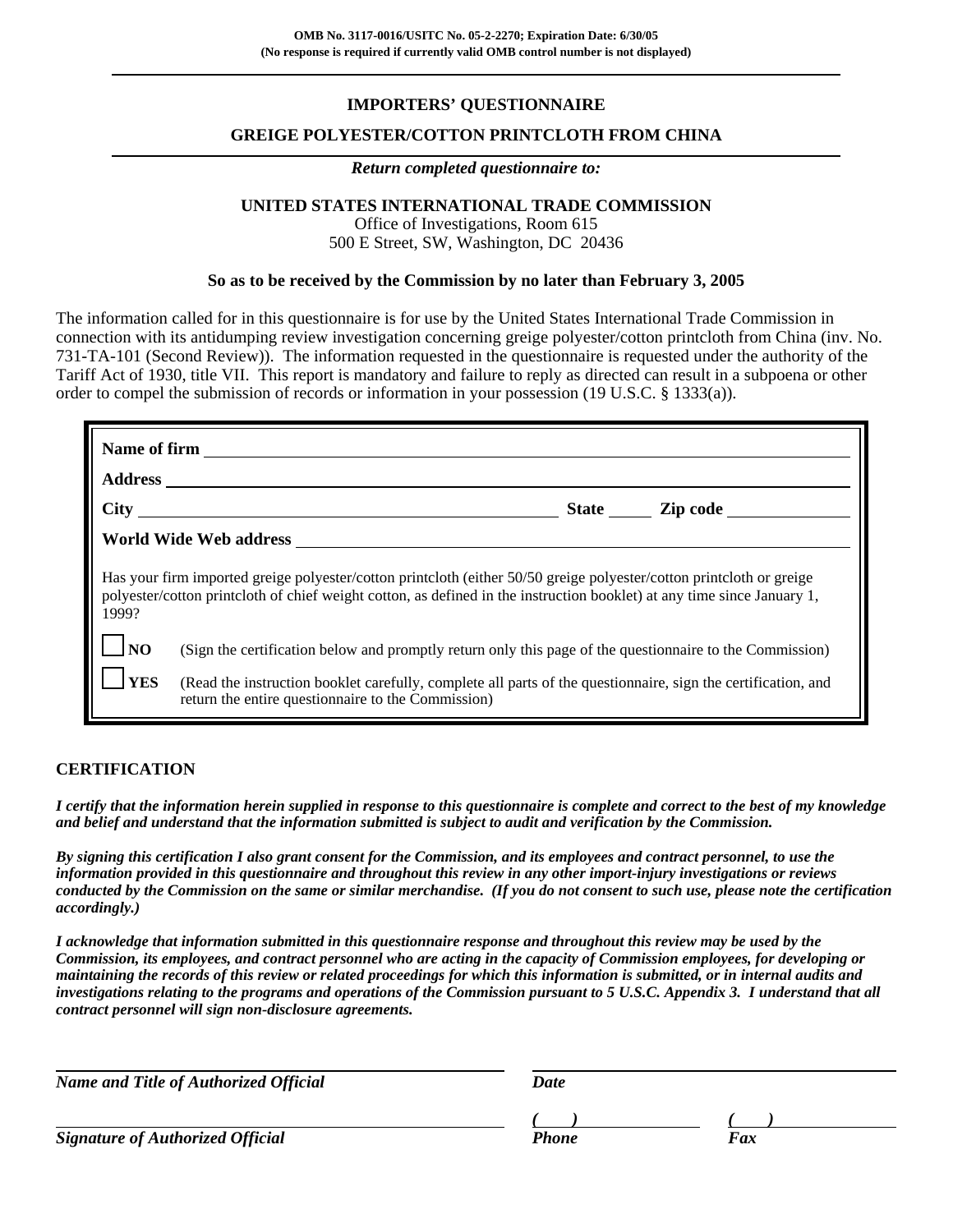# **PART I.--GENERAL QUESTIONS**

The questions in this questionnaire have been reviewed with market participants to ensure that issues of concern are adequately addressed and that data requests are sufficient, meaningful, and as limited as possible. Public reporting burden for this questionnaire is estimated to average 25 hours per response, including the time for reviewing instructions, searching existing data sources, gathering the data needed, and completing and reviewing the questionnaire. Send comments regarding the accuracy of this burden estimate or any other aspect of this collection of information, including suggestions for reducing the burden, to the Office of Investigations, U.S. International Trade Commission, 500 E Street, SW, Washington, DC 20436.

# **For questions on "greige polyester/cotton printcloth," if your answer to any question would differ between (1) greige polyester/cotton printcloth and (2) greige polyester/cotton printcloth of chief weight cotton, please provide separate answers for those products.**

I-1a. Please report below the actual number of hours required and the cost to your firm of preparing the reply to this questionnaire and completing the form.

hours dollars

- I-1b. We are interested in any comments you may have for improving this questionnaire in general or the clarity of specific questions. Please attach such comments to your response or send them to the above address.
- I-2. Provide the name and address of establishment(s) covered by this questionnaire (see page 4 of the instruction booklet for reporting guidelines). If your firm is publicly traded, please specify the stock exchange and trading symbol.

- I-3. Is your firm owned, in whole or in part, by any other firm?
	- $\Box$  Yes--List the following information.

Firm name **Address Address ownership** 

Extent of

I-4. Does your firm have any related firms, either domestic or foreign, which are engaged in importing greige polyester/cotton printcloth from China into the United States or which are engaged in exporting greige polyester/cotton printcloth from China to the United States?

 $\perp$  Yes--List the following information.

Firm name Address Address Address Affiliation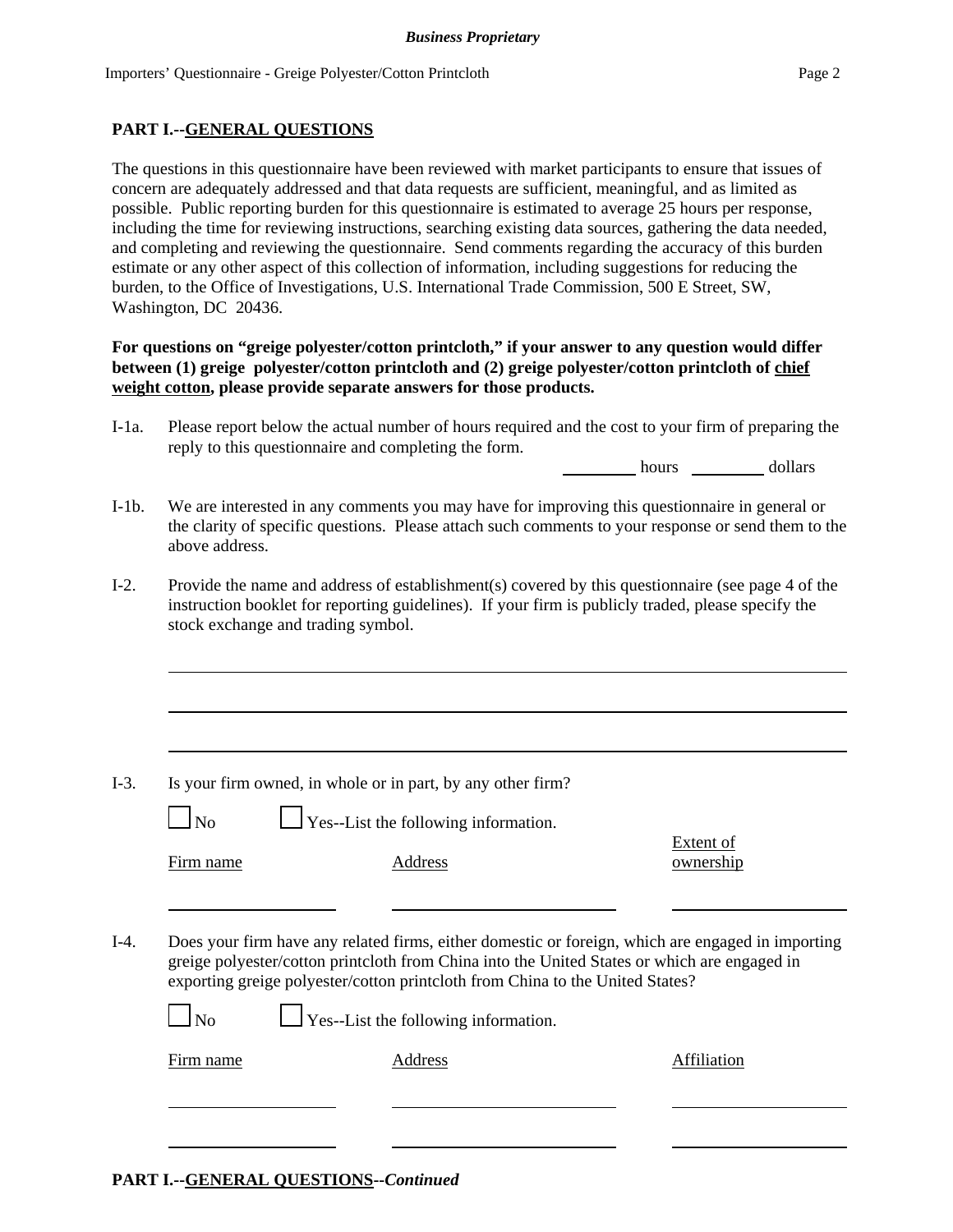**For questions on "greige polyester/cotton printcloth," if your answer to any question would differ between (1) 50/50 greige polyester/cotton printcloth and (2) greige polyester/cotton printcloth of chief weight cotton, please provide separate answers for those products.**

I-5. Does your firm have any related firms, either domestic or foreign, which are engaged in importing greige polyester/cotton printcloth from countries other than China into the United States or which are engaged in exporting greige polyester/cotton printcloth from countries other than China to the United States?

| Country/firm name                 | <b>Address</b>                                                                                                                                   | <b>Affiliation</b>                                                                                                                                                                                              |
|-----------------------------------|--------------------------------------------------------------------------------------------------------------------------------------------------|-----------------------------------------------------------------------------------------------------------------------------------------------------------------------------------------------------------------|
|                                   |                                                                                                                                                  |                                                                                                                                                                                                                 |
|                                   | production of greige polyester/cotton printcloth?                                                                                                | Does your firm have any related firms, either domestic or foreign, which are engaged in the                                                                                                                     |
| $\mathbf{\underline{I}}$ No       | Yes--List the following information.                                                                                                             |                                                                                                                                                                                                                 |
| Firm name                         | Address                                                                                                                                          | Affiliation                                                                                                                                                                                                     |
|                                   | Please indicate the nature of your firm's importing operations on greige polyester/cotton<br>printcloth. More than one answer may be applicable. |                                                                                                                                                                                                                 |
|                                   |                                                                                                                                                  |                                                                                                                                                                                                                 |
| I Importer of record              |                                                                                                                                                  | Takes title to the imported product                                                                                                                                                                             |
| Consignee of the imported product |                                                                                                                                                  | Customs broker or freight forwarder                                                                                                                                                                             |
|                                   |                                                                                                                                                  | If your firm is an importer of record of greige polyester/cotton printcloth but is <b>not</b> the consignee,<br>please list the consignees below (company name, address, telephone, and individual to contact). |
|                                   |                                                                                                                                                  |                                                                                                                                                                                                                 |
|                                   |                                                                                                                                                  |                                                                                                                                                                                                                 |
|                                   | merchandise from, foreign trade zones or bonded warehouses.                                                                                      | Please indicate whether your firm enters greige polyester/cotton printcloth into, or withdraws such                                                                                                             |
| Foreign trade zones               | $\overline{\text{No}}$<br>Yes--list location(s):                                                                                                 |                                                                                                                                                                                                                 |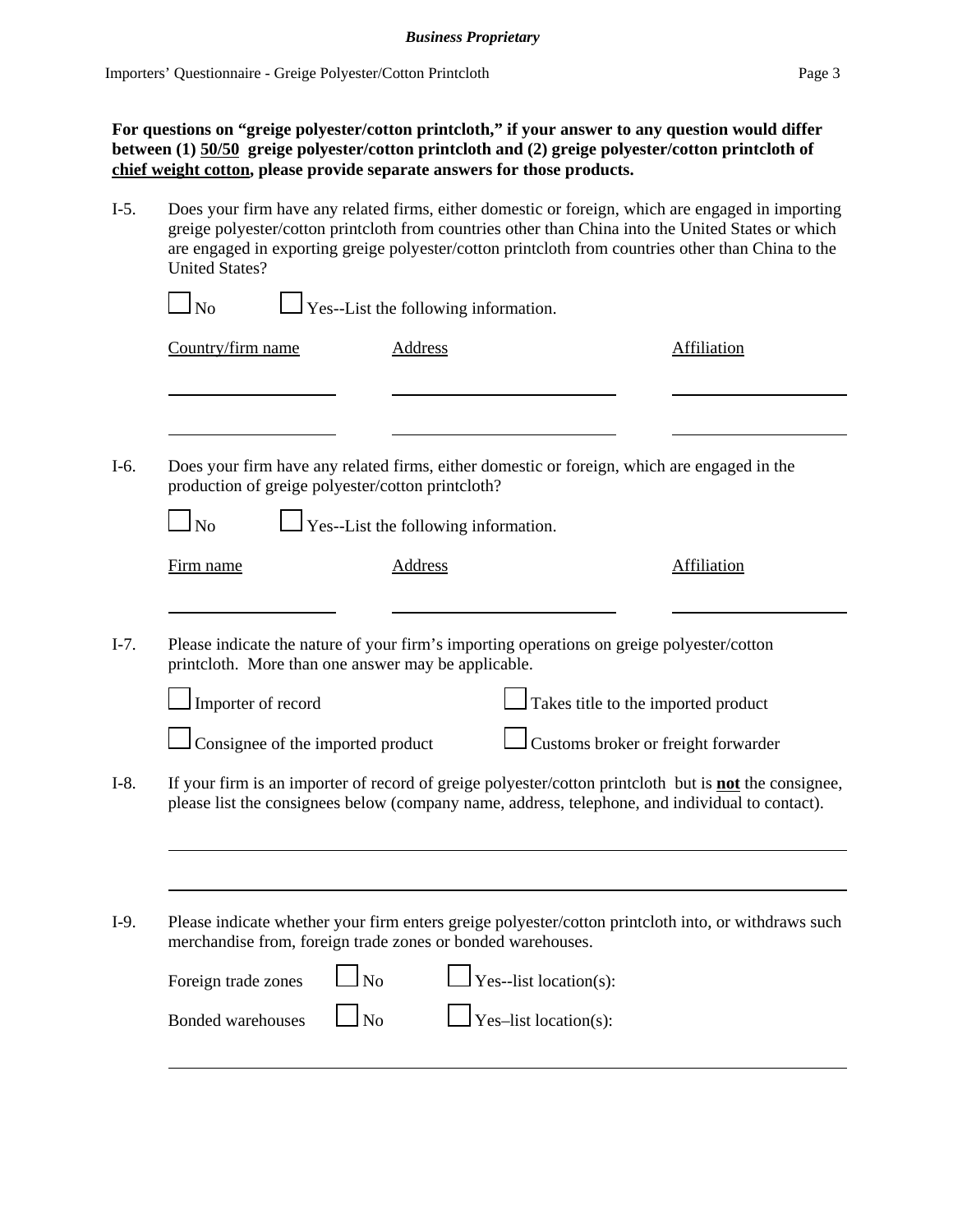## **PART I.--GENERAL QUESTIONS--***Continued*

**For questions on "greige polyester/cotton printcloth," if your answer to any question would differ between (1) 50/50 greige polyester/cotton printcloth and (2) greige polyester/cotton printcloth of chief weight cotton, please provide separate answers for those products.**

I-10. Please indicate whether your firm imports greige polyester/cotton printcloth under the TIB (temporary importation under bond) program.

| $\mathbf{N}\mathbf{O}$ | Yes |
|------------------------|-----|
|------------------------|-----|

I-11. In Parts II and III of this questionnaire we request a copy of your company's business plan. Does your company or any related firm have a business plan or any internal documents that describe, discuss, or analyze expected future market conditions for greige polyester/cotton printcloth?

 $\Box$  Yes--Please provide the requested documents. If you are not providing the requested documents, please explain why not.

I-12. To your knowledge, has greige polyester/cotton printcloth subject to this review been the subject of any other import relief investigations in the United States or in any other countries?

| $\mathbf{\mathbf{I}}$ No | $\Box$ Yes--Please specify. |  |
|--------------------------|-----------------------------|--|
|                          |                             |  |

# **PART II.--TRADE AND RELATED INFORMATION**

Further information on this part of the questionnaire can be obtained from **Gail Burns** (202-205-2501 or *gail.burns@usitc.gov*). **Supply all data requested on a calendar-year basis.**

II-1. Who should be contacted regarding the requested trade and related information?

Company contact:

Name and title

Phone No. **E-mail address** 

II-2. Has your firm experienced any plant openings, relocations, expansions, acquisitions, consolidations, closures, or prolonged shutdowns because of strikes or equipment failure, or any other change in the character of your operations or organization relating to the importation of greige polyester/cotton printcloth since September 16, 1983 (the date on which the antidumping duty order under review became effective)?

|--|

 $\Box$  Yes--Supply details as to the time, nature, and significance of such changes.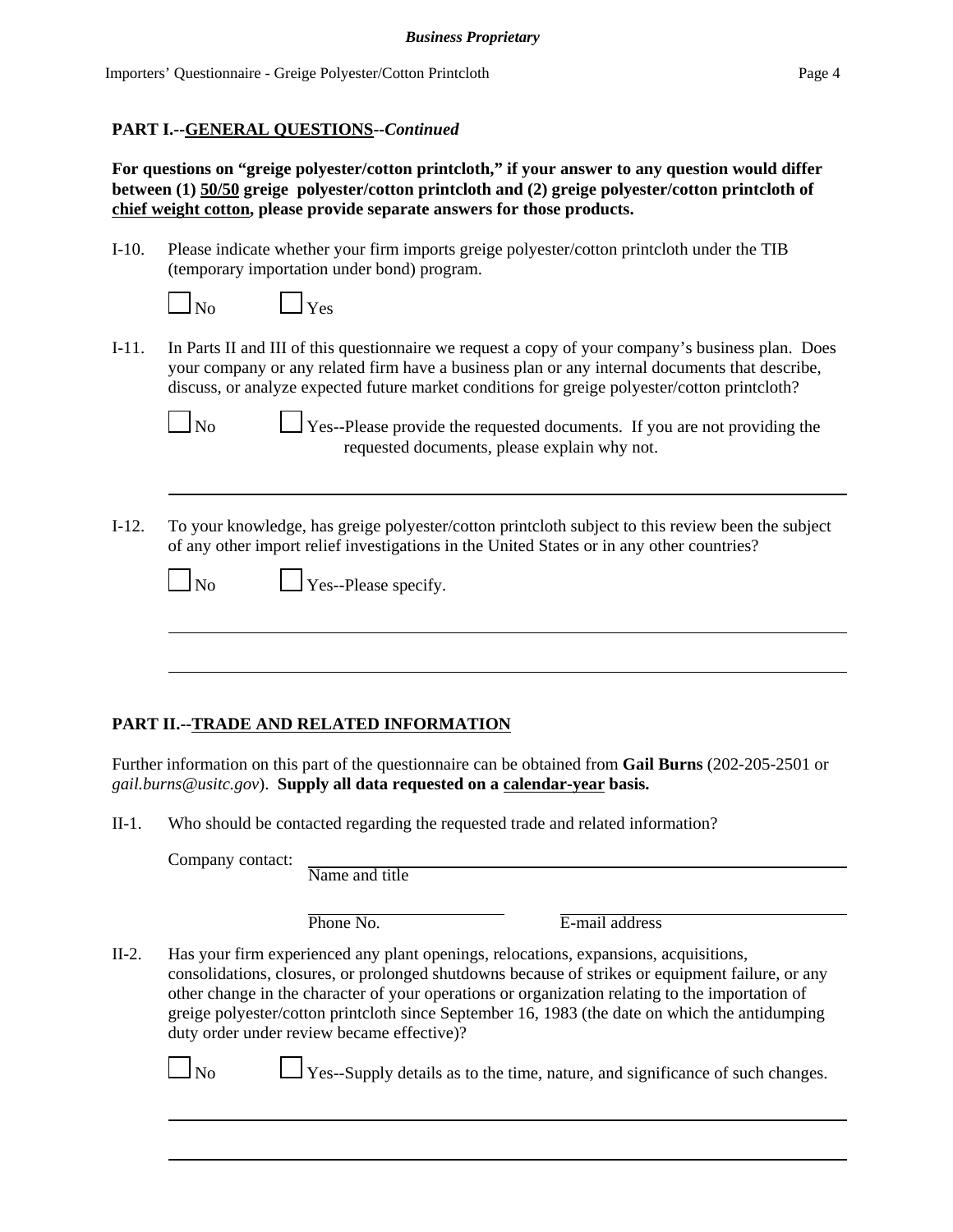**For questions on "greige polyester/cotton printcloth," if your answer to any question would differ between (1) 50/50 greige polyester/cotton printcloth and (2) greige polyester/cotton printcloth of chief weight cotton, please provide separate answers for those products.**

- II-3. Does your firm anticipate any changes in the character of your operations or organization (as noted above) relating to the importation of greige polyester/cotton printcloth in the future?
	- $\Box$  No  $\Box$  Yes--Supply details as to the time, nature, and significance of such changes and provide underlying assumptions, along with relevant portions of business plans or other supporting documentation, that address this issue.
- II-4. Would your firm anticipate any changes in the character of your operations or organization (as noted above) relating to the importation of greige polyester/cotton printcloth in the future if the antidumping duty order on greige polyester/cotton printcloth of chief weight cotton from China were to be revoked?

 $\Box$  No  $\Box$  Yes--Supply details as to the time, nature, and significance of such changes and provide underlying assumptions, along with relevant portions of business plans or other supporting documentation, that address this issue.

II-5. Has your firm imported or arranged for the importation of greige polyester/cotton printcloth of chief weight cotton from China for delivery after December 31, 2004?

|  | $\Box$ No |  | $\Box$ Yes--Indicate when such orders are to be delivered and the quantities involved |
|--|-----------|--|---------------------------------------------------------------------------------------|
|--|-----------|--|---------------------------------------------------------------------------------------|

II-6. If your firm also produces greige polyester/cotton printcloth in the United States, please indicate your reasons for importing greige polyester/cotton printcloth from China. If your reasons differ by source, please elaborate.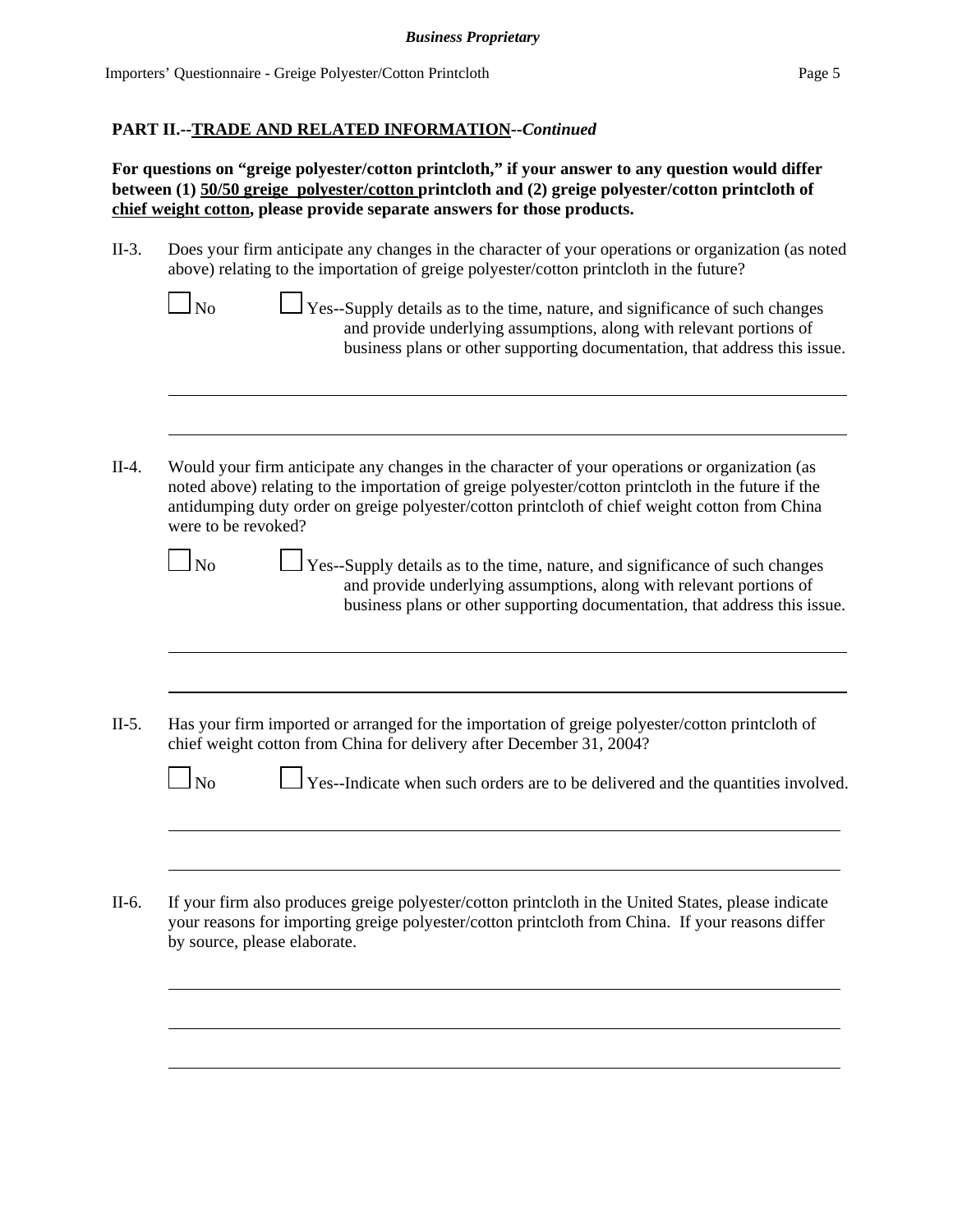### II-7a. **IMPORTS, BY SOURCE, OF GREIGE POLYESTER/COTTON PRINTCLOTH OF CHIEF**

**WEIGHT COTTON**.--Report your firm's imports and your firm's shipments and inventories of greige polyester/cotton printcloth of chief weight cotton imported by your firm during 1999-2004. (See definitions in the instruction booklet.) **Report separately for China and for all other sources combined (in II-7b on the next page).** 

China

| (Quantity in 1,000 square yards, value in \$1,000)                                                                                                                                                                                                                                                                            |      |      |      |      |      |      |
|-------------------------------------------------------------------------------------------------------------------------------------------------------------------------------------------------------------------------------------------------------------------------------------------------------------------------------|------|------|------|------|------|------|
| <b>Item</b>                                                                                                                                                                                                                                                                                                                   | 1999 | 2000 | 2001 | 2002 | 2003 | 2004 |
| <b>BEGINNING-OF-PERIOD INVENTORIES (quantity)</b>                                                                                                                                                                                                                                                                             |      |      |      |      |      |      |
| IMPORTS: <sup>2</sup>                                                                                                                                                                                                                                                                                                         |      |      |      |      |      |      |
| Quantity of imports                                                                                                                                                                                                                                                                                                           |      |      |      |      |      |      |
| Value of imports                                                                                                                                                                                                                                                                                                              |      |      |      |      |      |      |
| <b>U.S. SHIPMENTS:</b>                                                                                                                                                                                                                                                                                                        |      |      |      |      |      |      |
| <b>Commercial shipments:</b>                                                                                                                                                                                                                                                                                                  |      |      |      |      |      |      |
| Quantity of commercial shipments                                                                                                                                                                                                                                                                                              |      |      |      |      |      |      |
| Value of commercial shipments                                                                                                                                                                                                                                                                                                 |      |      |      |      |      |      |
| Internal consumption/company transfers:                                                                                                                                                                                                                                                                                       |      |      |      |      |      |      |
| Quantity of internal consumption/transfers                                                                                                                                                                                                                                                                                    |      |      |      |      |      |      |
| Value <sup>3</sup> of internal consumption/transfers                                                                                                                                                                                                                                                                          |      |      |      |      |      |      |
| <b>EXPORT SHIPMENTS:4</b>                                                                                                                                                                                                                                                                                                     |      |      |      |      |      |      |
| Quantity of export shipments                                                                                                                                                                                                                                                                                                  |      |      |      |      |      |      |
| Value of export shipments                                                                                                                                                                                                                                                                                                     |      |      |      |      |      |      |
| END-OF-PERIOD INVENTORIES <sup>5</sup> (quantity)                                                                                                                                                                                                                                                                             |      |      |      |      |      |      |
| <b>U.S. SHIPMENTS TO DISTRIBUTORS (quantity)</b>                                                                                                                                                                                                                                                                              |      |      |      |      |      |      |
| <b>U.S. SHIPMENTS TO END USERS (quantity)</b>                                                                                                                                                                                                                                                                                 |      |      |      |      |      |      |
| <sup>1</sup> Please identify these sources:                                                                                                                                                                                                                                                                                   |      |      |      |      |      |      |
|                                                                                                                                                                                                                                                                                                                               |      |      |      |      |      |      |
| <sup>2</sup> Please identify the foreign producers, if known:                                                                                                                                                                                                                                                                 |      |      |      |      |      |      |
| <sup>3</sup> Sales to related firms (including internal consumption) must be valued at fair market value. In the event<br>that you use a different basis for valuing these sales within your company, please specify that basis (e.g., cost, cost<br>plus, etc.) and provide value data using that basis for 1999-2004 below: |      |      |      |      |      |      |
|                                                                                                                                                                                                                                                                                                                               |      |      |      |      |      |      |
| <sup>4</sup> Identify your principal export markets:                                                                                                                                                                                                                                                                          |      |      |      |      |      |      |
| <sup>5</sup> Reconciliation of data.--Please note that the quantities reported above should reconcile as follows:<br>beginning-of-period inventories, plus imports, less total shipments, equals end-of-period inventories. Do the data<br>reported reconcile?<br>No--Please explain:<br>Yes                                  |      |      |      |      |      |      |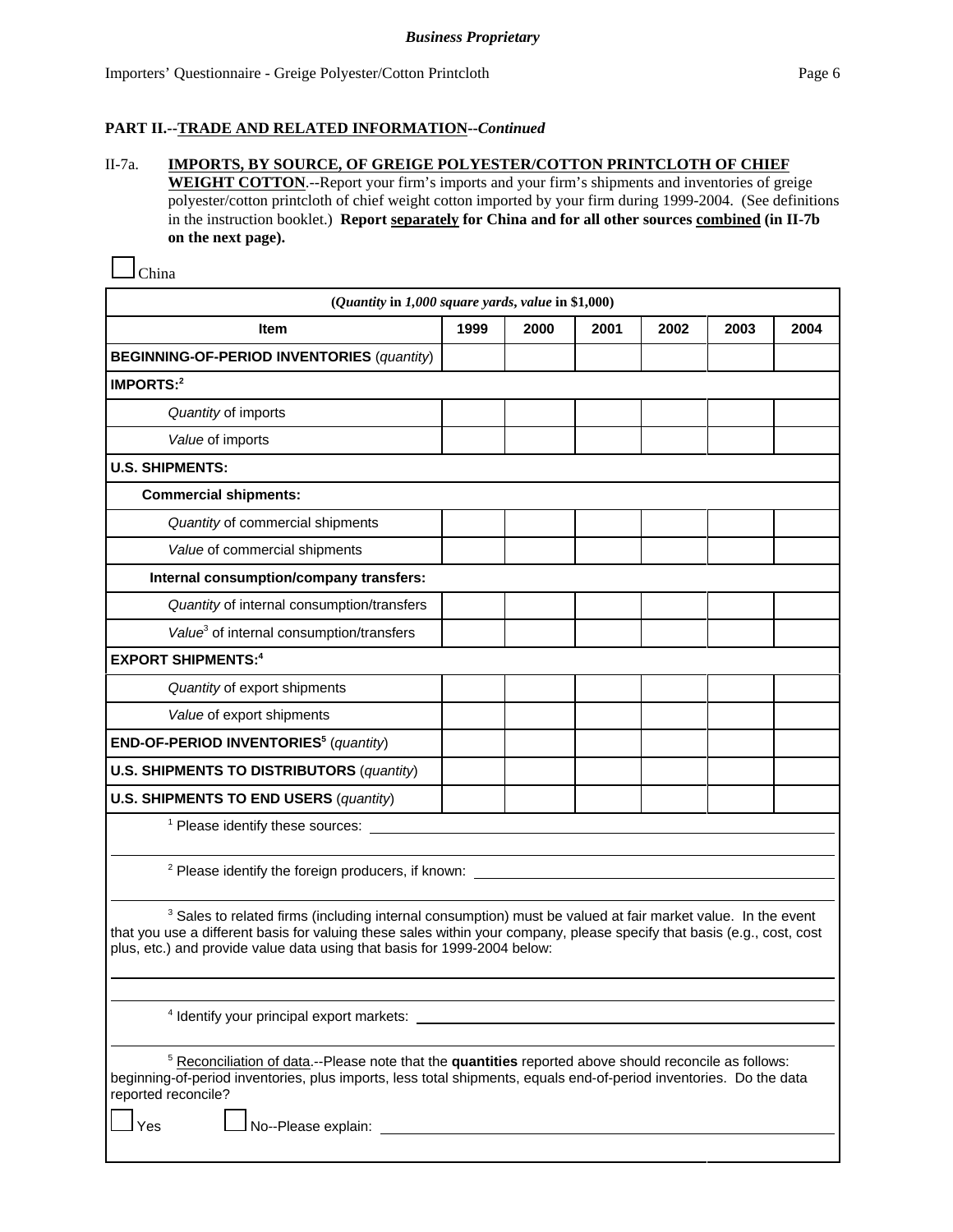#### II-7b. **IMPORTS, BY SOURCE, OF GREIGE POLYESTER/COTTON PRINTCLOTH OF CHIEF WEIGHT**

**COTTON**.--Report your firm's imports and your firm's shipments and inventories of greige polyester/cotton printcloth of chief weight cotton imported by your firm during 1999-2004. (See definitions in the instruction booklet.) **Report separately for China and for all other sources combined.** 

**(***Quantity* **in** *1,000 square yards***,** *value* **in \$1,000) Item 1999 2000 2001 2002 2003 2004 BEGINNING-OF-PERIOD INVENTORIES** (*quantity*) **IMPORTS:2** *Quantity* of imports *Value* of imports **U.S. SHIPMENTS: Commercial shipments:** *Quantity* of commercial shipments *Value* of commercial shipments **Internal consumption/company transfers:** *Quantity* of internal consumption/transfers *Value*<sup>3</sup> of internal consumption/transfers **EXPORT SHIPMENTS:4** *Quantity* of export shipments *Value* of export shipments **END-OF-PERIOD INVENTORIES5** (*quantity*) **U.S. SHIPMENTS TO DISTRIBUTORS** (*quantity*) **U.S. SHIPMENTS TO END USERS** (*quantity*) <sup>1</sup> Please identify these sources: <sup>2</sup> Please identify the foreign producers, if known:  $3$  Sales to related firms (including internal consumption) must be valued at fair market value. In the event that you use a different basis for valuing these sales within your company, please specify that basis (e.g., cost, cost plus, etc.) and provide value data using that basis for 1999-2004 below: 4 Identify your principal export markets: <sup>5</sup> Reconciliation of data.--Please note that the **quantities** reported above should reconcile as follows: beginning-of-period inventories, plus imports, less total shipments, equals end-of-period inventories. Do the data reported reconcile?

All other sources combined

 $\Box$  No--Please explain: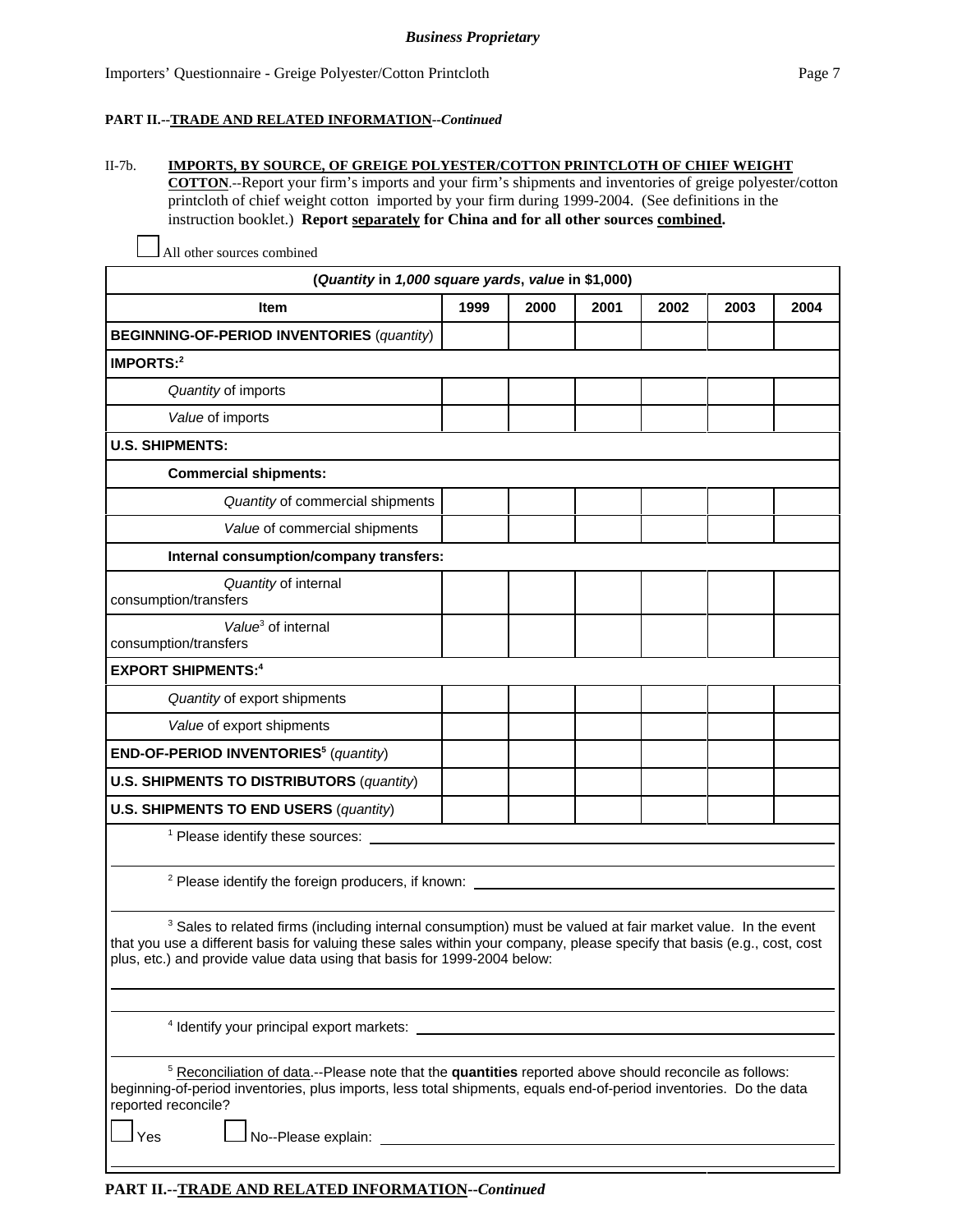II-7c. **IMPORTS, BY SOURCE, OF ALL GREIGE POLYESTER/COTTON PRINTCLOTH**.--Report your firm's imports and your firm's shipments and inventories of all greige polyester/cotton printcloth imported by your firm during 1999-2004. (See definitions in the instruction booklet.) **Report separately for China and for all other sources combined (in II-7d on the next page).** 

| шпя |
|-----|
|-----|

| (Quantity in 1,000 square yards, value in \$1,000)                                                                                                                                                                                                                                                                            |      |      |      |      |      |      |
|-------------------------------------------------------------------------------------------------------------------------------------------------------------------------------------------------------------------------------------------------------------------------------------------------------------------------------|------|------|------|------|------|------|
| <b>Item</b>                                                                                                                                                                                                                                                                                                                   | 1999 | 2000 | 2001 | 2002 | 2003 | 2004 |
| <b>BEGINNING-OF-PERIOD INVENTORIES (quantity)</b>                                                                                                                                                                                                                                                                             |      |      |      |      |      |      |
| IMPORTS: $2$                                                                                                                                                                                                                                                                                                                  |      |      |      |      |      |      |
| Quantity of imports                                                                                                                                                                                                                                                                                                           |      |      |      |      |      |      |
| Value of imports                                                                                                                                                                                                                                                                                                              |      |      |      |      |      |      |
| <b>U.S. SHIPMENTS:</b>                                                                                                                                                                                                                                                                                                        |      |      |      |      |      |      |
| <b>Commercial shipments:</b>                                                                                                                                                                                                                                                                                                  |      |      |      |      |      |      |
| Quantity of commercial shipments                                                                                                                                                                                                                                                                                              |      |      |      |      |      |      |
| Value of commercial shipments                                                                                                                                                                                                                                                                                                 |      |      |      |      |      |      |
| Internal consumption/company transfers:                                                                                                                                                                                                                                                                                       |      |      |      |      |      |      |
| Quantity of internal consumption/transfers                                                                                                                                                                                                                                                                                    |      |      |      |      |      |      |
| Value <sup>3</sup> of internal consumption/transfers                                                                                                                                                                                                                                                                          |      |      |      |      |      |      |
| <b>EXPORT SHIPMENTS:4</b>                                                                                                                                                                                                                                                                                                     |      |      |      |      |      |      |
| Quantity of export shipments                                                                                                                                                                                                                                                                                                  |      |      |      |      |      |      |
| Value of export shipments                                                                                                                                                                                                                                                                                                     |      |      |      |      |      |      |
| END-OF-PERIOD INVENTORIES <sup>5</sup> (quantity)                                                                                                                                                                                                                                                                             |      |      |      |      |      |      |
| <b>U.S. SHIPMENTS TO DISTRIBUTORS (quantity)</b>                                                                                                                                                                                                                                                                              |      |      |      |      |      |      |
| <b>U.S. SHIPMENTS TO END USERS (quantity)</b>                                                                                                                                                                                                                                                                                 |      |      |      |      |      |      |
| <sup>1</sup> Please identify these sources:                                                                                                                                                                                                                                                                                   |      |      |      |      |      |      |
| <sup>2</sup> Please identify the foreign producers, if known:                                                                                                                                                                                                                                                                 |      |      |      |      |      |      |
| <sup>3</sup> Sales to related firms (including internal consumption) must be valued at fair market value. In the event<br>that you use a different basis for valuing these sales within your company, please specify that basis (e.g., cost, cost<br>plus, etc.) and provide value data using that basis for 1999-2004 below: |      |      |      |      |      |      |
| <sup>4</sup> Identify your principal export markets:                                                                                                                                                                                                                                                                          |      |      |      |      |      |      |
| <sup>5</sup> Reconciliation of data.--Please note that the quantities reported above should reconcile as follows:<br>beginning-of-period inventories, plus imports, less total shipments, equals end-of-period inventories. Do the data<br>reported reconcile?<br>No--Please explain:<br>Yes                                  |      |      |      |      |      |      |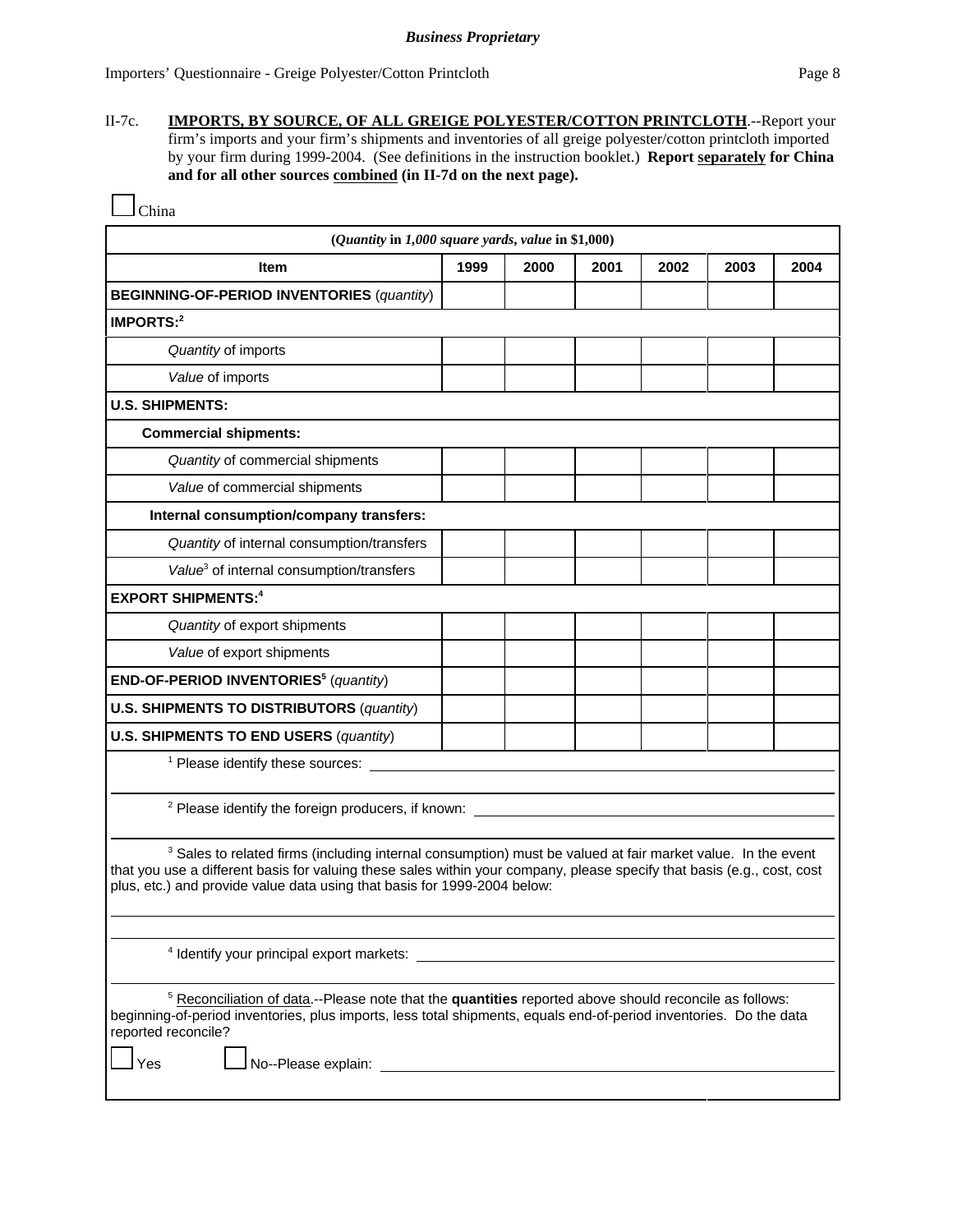II-7d. **IMPORTS, BY SOURCE, OF ALL GREIGE POLYESTER/COTTON PRINTCLOTH**.--Report your firm's imports and your firm's shipments and inventories of all greige polyester/cotton printcloth imported by your firm during 1999-2004. (See definitions in the instruction booklet.) **Report separately for China and for all other sources combined.** 

| (Quantity in 1,000 square yards, value in \$1,000)                                                                                                                                                                                                                                                                            |      |      |      |      |      |      |
|-------------------------------------------------------------------------------------------------------------------------------------------------------------------------------------------------------------------------------------------------------------------------------------------------------------------------------|------|------|------|------|------|------|
| Item                                                                                                                                                                                                                                                                                                                          | 1999 | 2000 | 2001 | 2002 | 2003 | 2004 |
| <b>BEGINNING-OF-PERIOD INVENTORIES (quantity)</b>                                                                                                                                                                                                                                                                             |      |      |      |      |      |      |
| IMPORTS: $2$                                                                                                                                                                                                                                                                                                                  |      |      |      |      |      |      |
| Quantity of imports                                                                                                                                                                                                                                                                                                           |      |      |      |      |      |      |
| Value of imports                                                                                                                                                                                                                                                                                                              |      |      |      |      |      |      |
| <b>U.S. SHIPMENTS:</b>                                                                                                                                                                                                                                                                                                        |      |      |      |      |      |      |
| <b>Commercial shipments:</b>                                                                                                                                                                                                                                                                                                  |      |      |      |      |      |      |
| Quantity of commercial shipments                                                                                                                                                                                                                                                                                              |      |      |      |      |      |      |
| Value of commercial shipments                                                                                                                                                                                                                                                                                                 |      |      |      |      |      |      |
| Internal consumption/company transfers:                                                                                                                                                                                                                                                                                       |      |      |      |      |      |      |
| Quantity of internal consumption/transfers                                                                                                                                                                                                                                                                                    |      |      |      |      |      |      |
| Value <sup>3</sup> of internal consumption/transfers                                                                                                                                                                                                                                                                          |      |      |      |      |      |      |
| <b>EXPORT SHIPMENTS:4</b>                                                                                                                                                                                                                                                                                                     |      |      |      |      |      |      |
| Quantity of export shipments                                                                                                                                                                                                                                                                                                  |      |      |      |      |      |      |
| Value of export shipments                                                                                                                                                                                                                                                                                                     |      |      |      |      |      |      |
| END-OF-PERIOD INVENTORIES <sup>5</sup> (quantity)                                                                                                                                                                                                                                                                             |      |      |      |      |      |      |
| <b>U.S. SHIPMENTS TO DISTRIBUTORS (quantity)</b>                                                                                                                                                                                                                                                                              |      |      |      |      |      |      |
| <b>U.S. SHIPMENTS TO END USERS (quantity)</b>                                                                                                                                                                                                                                                                                 |      |      |      |      |      |      |
| <sup>1</sup> Please identify these sources:                                                                                                                                                                                                                                                                                   |      |      |      |      |      |      |
| <sup>2</sup> Please identify the foreign producers, if known: ____                                                                                                                                                                                                                                                            |      |      |      |      |      |      |
| <sup>3</sup> Sales to related firms (including internal consumption) must be valued at fair market value. In the event<br>that you use a different basis for valuing these sales within your company, please specify that basis (e.g., cost, cost<br>plus, etc.) and provide value data using that basis for 1999-2004 below: |      |      |      |      |      |      |
| <sup>4</sup> Identify your principal export markets:                                                                                                                                                                                                                                                                          |      |      |      |      |      |      |

All other sources combined

5 Reconciliation of data.--Please note that the **quantities** reported above should reconcile as follows: beginning-of-period inventories, plus imports, less total shipments, equals end-of-period inventories. Do the data reported reconcile?

Yes **Latter Allo--Please explain:**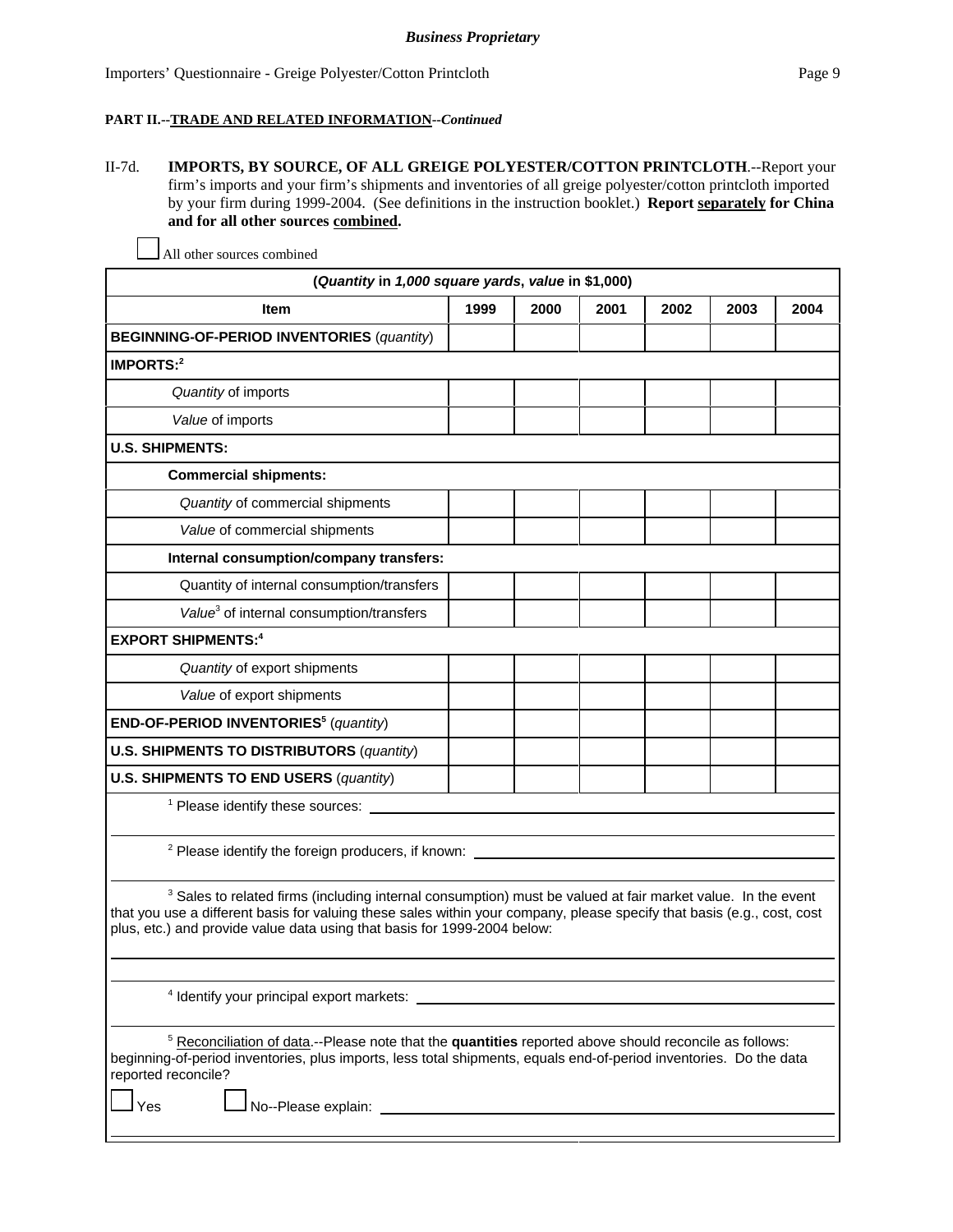**For questions on "greige polyester/cotton printcloth," if your answer to any question would differ between (1) 50/50 greige polyester/cotton printcloth and (2) greige polyester/cotton printcloth of chief weight cotton, please provide separate answers for those products.**

II-7e. If your firm reported imports of greige polyester/cotton printcloth in question II-7a, please indicate the percentage(s) of cotton by weight for such imports in each year.

1999: \_\_\_\_\_\_\_ percent 2000: \_\_\_\_\_\_\_ percent 2001: \_\_\_\_\_\_\_ percent 2002: \_\_\_\_\_\_\_ percent

2003: \_\_\_\_\_\_\_ percent 2004: \_\_\_\_\_\_\_ percent

II-7f. If your firm reported imports of greige polyester/cotton printcloth in question II-7b, please indicate the percentage(s) of cotton by weight for such imports in each year.

|       | 1999: percent 2000: percent 2001: percent 2002: percent |         |  |  |
|-------|---------------------------------------------------------|---------|--|--|
| 2003: | $\frac{\ }{\ }$ percent 2004:                           | percent |  |  |

II-8. Describe the significance of the existing antidumping duty order covering imports of greige polyester/cotton printcloth of chief weight cotton from China in terms of its effect on your firm's imports, U.S. shipments of imports, and inventories. You may wish to compare your firm's operations before and after the imposition of the order.

II-9. Would your firm anticipate any changes in its imports, U.S. shipments of imports, or inventories of greige polyester/cotton printcloth in the future if the antidumping duty order on greige polyester/cotton printcloth of chief weight cotton from China were to be revoked?

 $\Box$  No  $\Box$  Yes--Supply details as to the time, nature, and significance of such changes and provide underlying assumptions, along with relevant portions of business plans or other supporting documentation, for any trends or projections you may provide.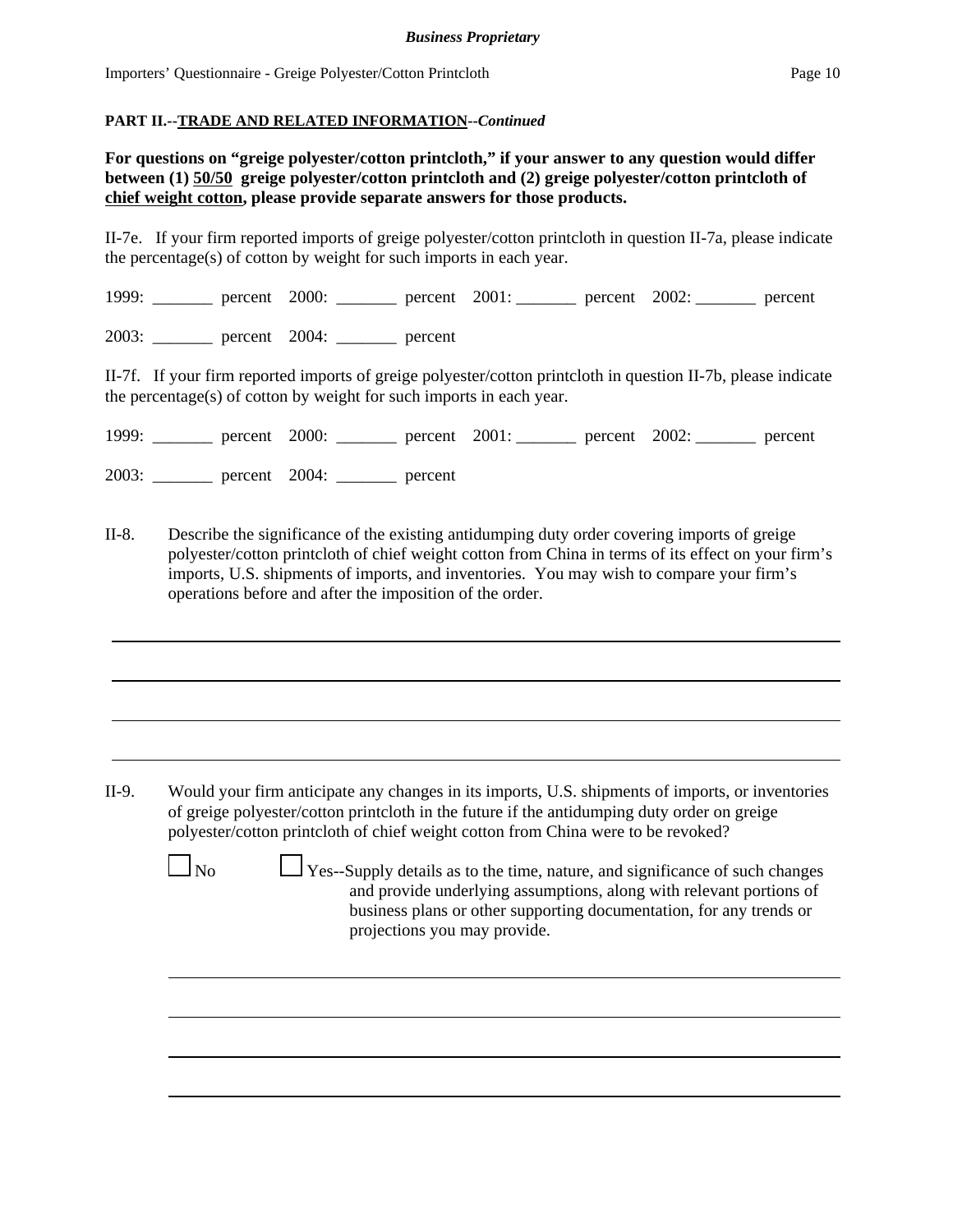$\overline{a}$ 

l

### **PART II.--TRADE AND RELATED INFORMATION--***Continued*

II. 10. The Commission has received information that a large number of domestic producers have stopped production of greige polyester/cotton printcloth over the past five years. Please provide your understanding as to whether this information is correct. If so, please explain how it has impacted your imports of greige polyester/cotton printcloth from China and other countries. If you have knowledge regarding why so many producers has stopped producing this product, please provide it.

### **II-11.-- COMPARABILITY OF TYPES OF GREIGE POLYESTER/COTTON PRINTCLOTH**

**Please describe the differences and similarities between 50/50 greige polyester/cotton printcloth and greige polyester cotton printcloth of chief weight cotton for the following factors: (a) physical properties; (b) manufacturing processes–where and how they are made, and whether there are common facilities and employees; (c) end uses–include a discussion of the interchangeability of the products in specific, representative end uses and provide an estimate of how often the products actually are used in such applications; (d) channels of distribution--describe the specific customer requirements and channels of distribution/market situation in which the products are sold; and (e) price. Use additional pages as necessary.**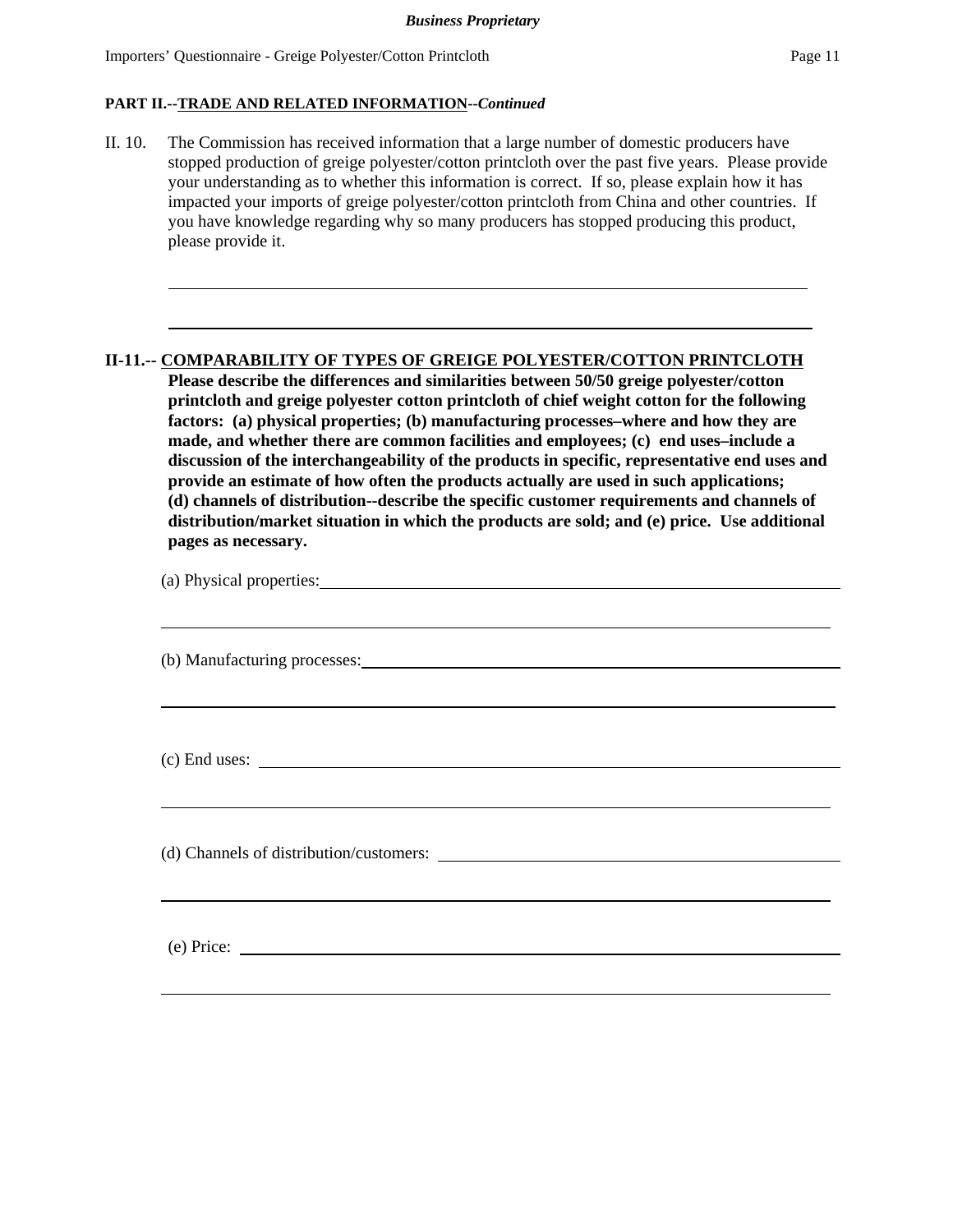# **PART III.--PRICING AND MARKET FACTORS**

Further information on this part of the questionnaire can be obtained from William Deese (202-205-2626).

IV-1. Who should be contacted regarding the requested pricing and related information?

Company contact: Name and title

Phone No. **E-mail address** 

## **Section IV-A.--PRICE DATA**

This section requests quarterly quantity and value data on your firm's U.S. shipments of the following greige polyester/cotton printcloth products during January 1999-December 2004. Values should be for arms-length sales to unrelated U.S. customers, f.o.b. U.S. point of shipment (i.e., should not include any U.S.-inland transportation costs), net of returns, refunds, discounts, and credits.

*Product 1***.–106" 78x60, polyester/cotton printcloth (with 35's yarn in the wrap and the filling) of chief weight cotton**

*Product 2***.–64" 78x54, polyester/cotton printcloth (with 35's yarn in the wrap and the filling) of chief weight cotton**

**COPY THE FOLLOWING PAGE AS NECESSARY.** Complete a separate page for each of the specified products produced and sold by your firm. Indicate in the space provided at the top of the page the product for which pricing is reported.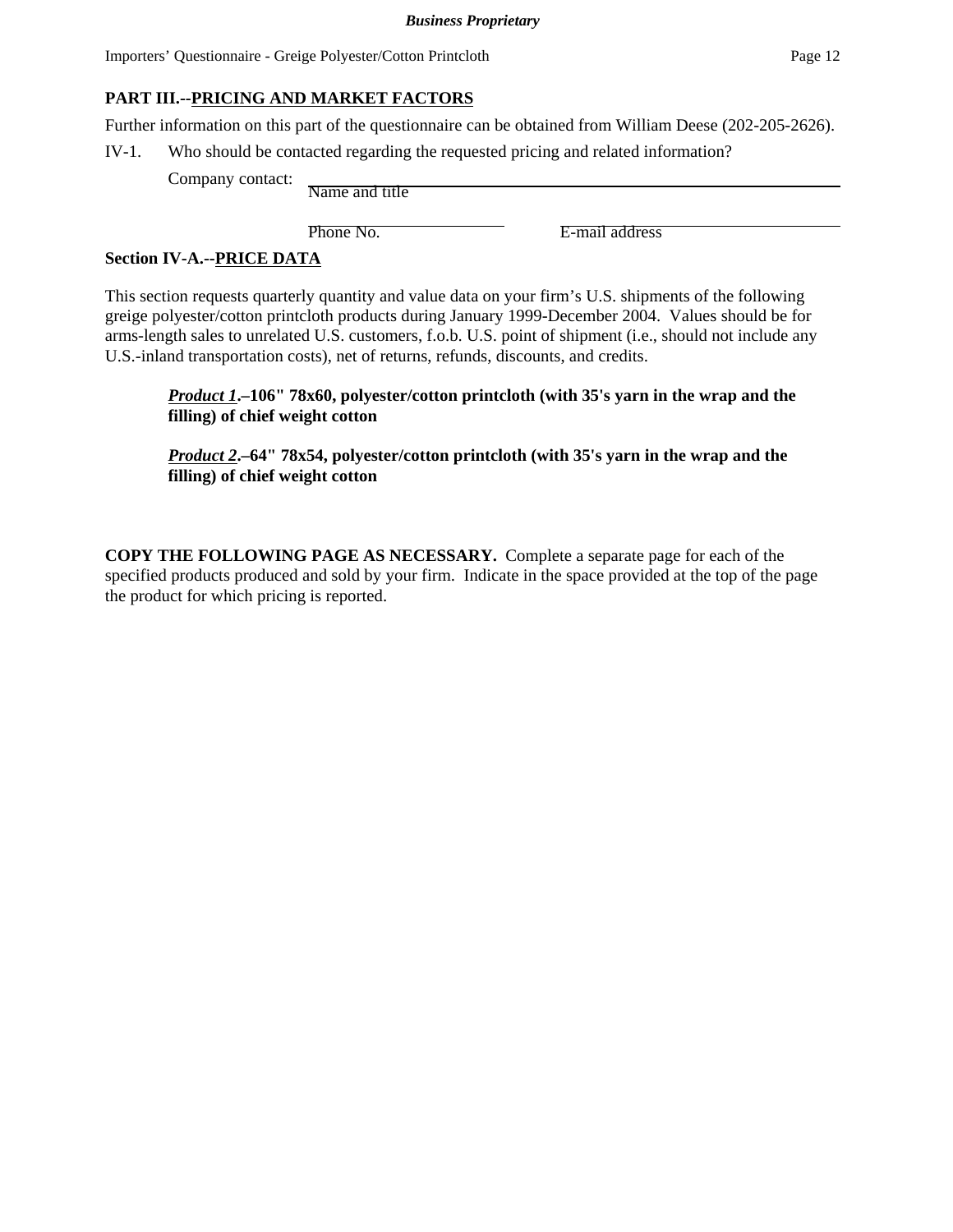# **Section IV-A.--PRICE DATA--***Continued*

**Product 1** Product 2

| (Quantity in square yards, value in dollars)                                                                                                                                                                                                                                |          |                    |  |  |
|-----------------------------------------------------------------------------------------------------------------------------------------------------------------------------------------------------------------------------------------------------------------------------|----------|--------------------|--|--|
| Period of shipment                                                                                                                                                                                                                                                          | Quantity | Value <sup>1</sup> |  |  |
| 1999:                                                                                                                                                                                                                                                                       |          |                    |  |  |
| January-March                                                                                                                                                                                                                                                               |          |                    |  |  |
| April-June                                                                                                                                                                                                                                                                  |          |                    |  |  |
| July-September                                                                                                                                                                                                                                                              |          |                    |  |  |
| October-December                                                                                                                                                                                                                                                            |          |                    |  |  |
| 2000:                                                                                                                                                                                                                                                                       |          |                    |  |  |
| January-March                                                                                                                                                                                                                                                               |          |                    |  |  |
| April-June                                                                                                                                                                                                                                                                  |          |                    |  |  |
| July-September                                                                                                                                                                                                                                                              |          |                    |  |  |
| October-December                                                                                                                                                                                                                                                            |          |                    |  |  |
| 2001:                                                                                                                                                                                                                                                                       |          |                    |  |  |
| January-March                                                                                                                                                                                                                                                               |          |                    |  |  |
| April-June                                                                                                                                                                                                                                                                  |          |                    |  |  |
| July-September                                                                                                                                                                                                                                                              |          |                    |  |  |
| October-December                                                                                                                                                                                                                                                            |          |                    |  |  |
| 2002:                                                                                                                                                                                                                                                                       |          |                    |  |  |
| January-March                                                                                                                                                                                                                                                               |          |                    |  |  |
| April-June                                                                                                                                                                                                                                                                  |          |                    |  |  |
| July-September                                                                                                                                                                                                                                                              |          |                    |  |  |
| October-December                                                                                                                                                                                                                                                            |          |                    |  |  |
| 2003:                                                                                                                                                                                                                                                                       |          |                    |  |  |
| January-March                                                                                                                                                                                                                                                               |          |                    |  |  |
| April-June                                                                                                                                                                                                                                                                  |          |                    |  |  |
| July-September                                                                                                                                                                                                                                                              |          |                    |  |  |
| October-December                                                                                                                                                                                                                                                            |          |                    |  |  |
| 2004:                                                                                                                                                                                                                                                                       |          |                    |  |  |
| January-March                                                                                                                                                                                                                                                               |          |                    |  |  |
| April-June                                                                                                                                                                                                                                                                  |          |                    |  |  |
| July-September                                                                                                                                                                                                                                                              |          |                    |  |  |
| October-December                                                                                                                                                                                                                                                            |          |                    |  |  |
| <sup>1</sup> Net values (i.e., gross sales values less all discounts, allowances, rebates, prepaid freight, and the value of returned goods),<br>f.o.b. your U.S. point of shipment.<br>Note.-Please indicate the share of the weight accounted for by cotton (in percent): |          |                    |  |  |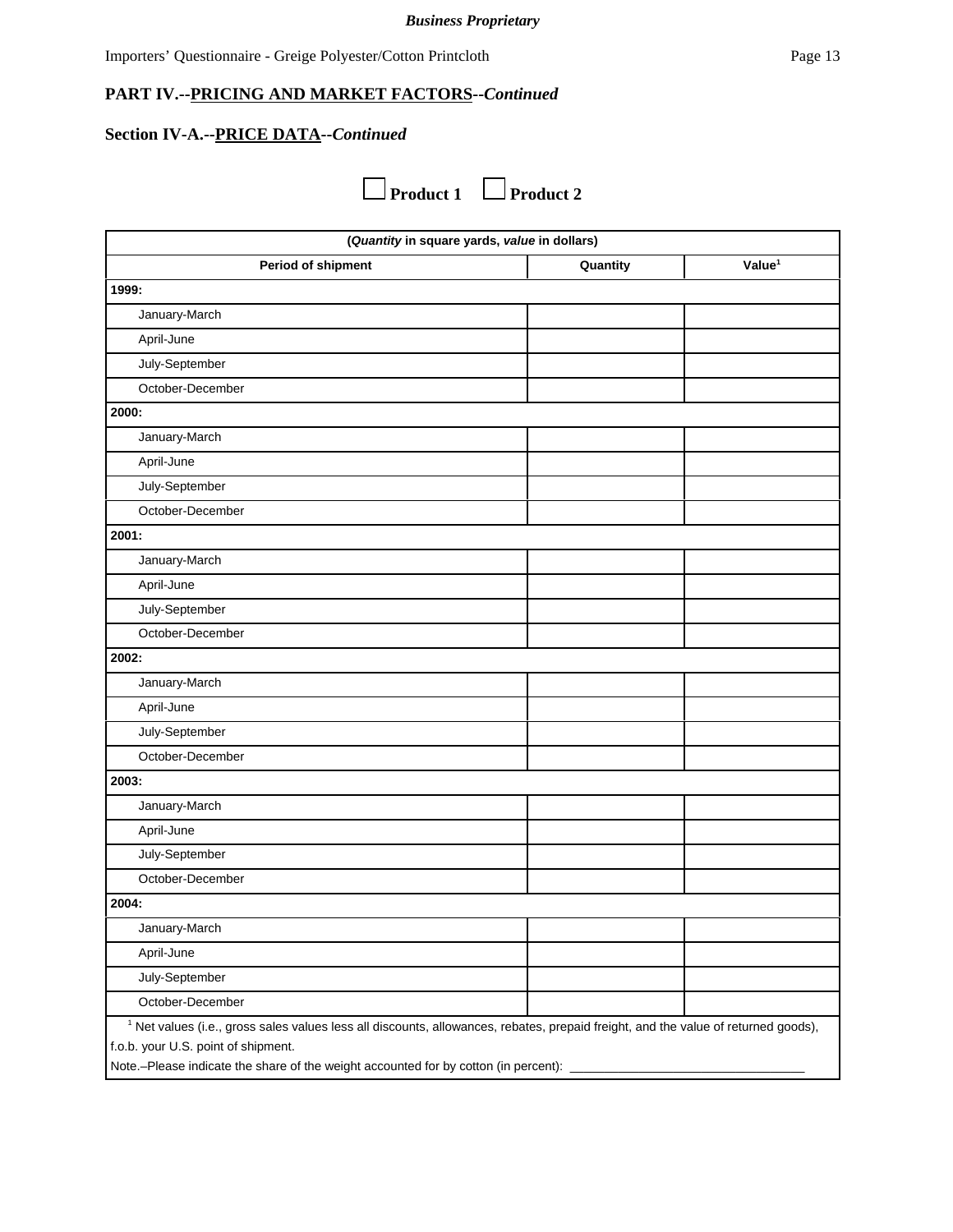### **Section IV-B.--PRICE-RELATED QUESTIONS**

**For questions on "greige polyester/cotton printcloth," if your answer to any question would differ between (1) 50/50 greige polyester/cotton printcloth and (2) greige polyester/cotton printcloth of chief weight cotton, please provide separate answers for those products.**

- IV-B-1. Please describe how your firm determines the prices that it charges for sales of greige polyester/cotton printcloth (transaction by transaction negotiation, contracts for multiple shipments, set price lists, etc.). If your firm issues price lists, please include a copy of a recent price list with your submission. If your price list is large, please submit sample pages.
- IV-B-2. Please describe your firm's discount policy (quantity discounts, annual total volume discounts, etc.).
- IV-B-3. What are your firm's typical sales terms for its U.S.-produced greige polyester/cotton printcloth (e.g., 2/10 net 30 days)? On what basis are your prices of domestic greige polyester/cotton printcloth usually quoted (e.g., f.o.b. warehouse, or delivered)?
- IV-B-4. Approximately what share of your firm's sales of its U.S.-produced greige polyester/cotton printcloth in 2004 were on a (1) long-term contract basis (multiple deliveries for more than 12 months), (2) short-term contract basis (multiple deliveries up to 12 months), and (3) spot sales basis (for a single delivery)?

| <b>Type of sale</b>  | Share of sales (percent) |
|----------------------|--------------------------|
| Long-term contracts  |                          |
| Short-term contracts |                          |
| Spot sales           |                          |

IV-B-5. If you sell on a long-term contract basis, please answer the following questions with respect to provisions of a typical long-term contract.

(a) What is the average duration of a contract?

- (b) Can prices be renegotiated during the contract period?
- (c) Does the contract fix quantity, price, or both?
- (d) Does the contract have a meet or release provision?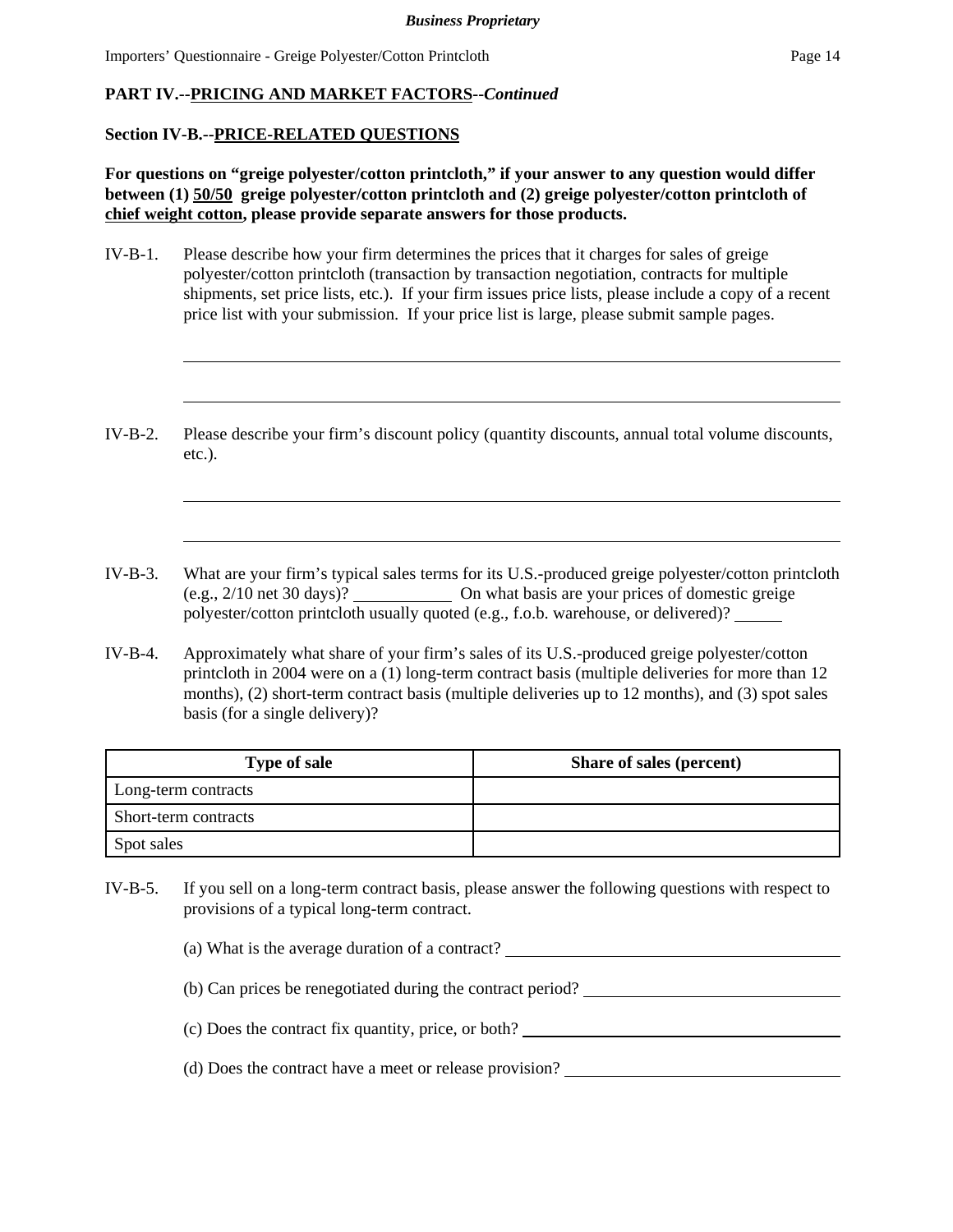### **Section IV-B.--PRICE-RELATED QUESTIONS**

**For questions on "greige polyester/cotton printcloth," if your answer to any question would differ between (1) 50/50 greige polyester/cotton printcloth and (2) greige polyester/cotton printcloth of chief weight cotton, please provide separate answers for those products.**

- IV-B-6. If you sell on a short-term contract basis, please answer the following questions with respect to provisions of a typical short-term contract.
	- (a) What is the average duration of a contract?
	- (b) Can prices be renegotiated during the contract period?
	- (c) Does the contract fix quantity, price, or both?
	- (d) Does the contract have a meet or release provision?
- IV-B-7. What is the average lead time between a customer's order and the date of delivery for your firm's sales of your U.S.-produced greige polyester/cotton printcloth?

| Source            | <b>Share of 2004 sales</b> | Lead time |
|-------------------|----------------------------|-----------|
| From inventory    |                            |           |
| Produced to order |                            |           |
| <b>Total</b>      | 100%                       |           |

IV-B-8. (a) What is the approximate percentage of the total delivered cost of greige polyester/cotton printcloth that is accounted for by U.S. inland transportation costs? \_\_\_\_\_ percent.

> (b) Who generally arranges the transportation to your customers' locations? Your firm or purchaser (check one).

(c) What proportion of your sales occur within 100 miles of your storage or production facility? percent. 101 to 1,000 miles? percent. Over 1,000 miles? percent.

IV-B-9. What is the geographic market area in the United States served by your firm's greige polyester/cotton printcloth?

| $\Box$ Northeast $\Box$ Midwest $\Box$ Southeast |                                                                                       |  |
|--------------------------------------------------|---------------------------------------------------------------------------------------|--|
|                                                  | $\Box$ Central Southwest $\Box$ Mountains $\Box$ Pacific Coast $\Box$ Contiguous U.S. |  |
| $\Box$ National $\Box$ Other (describe)          |                                                                                       |  |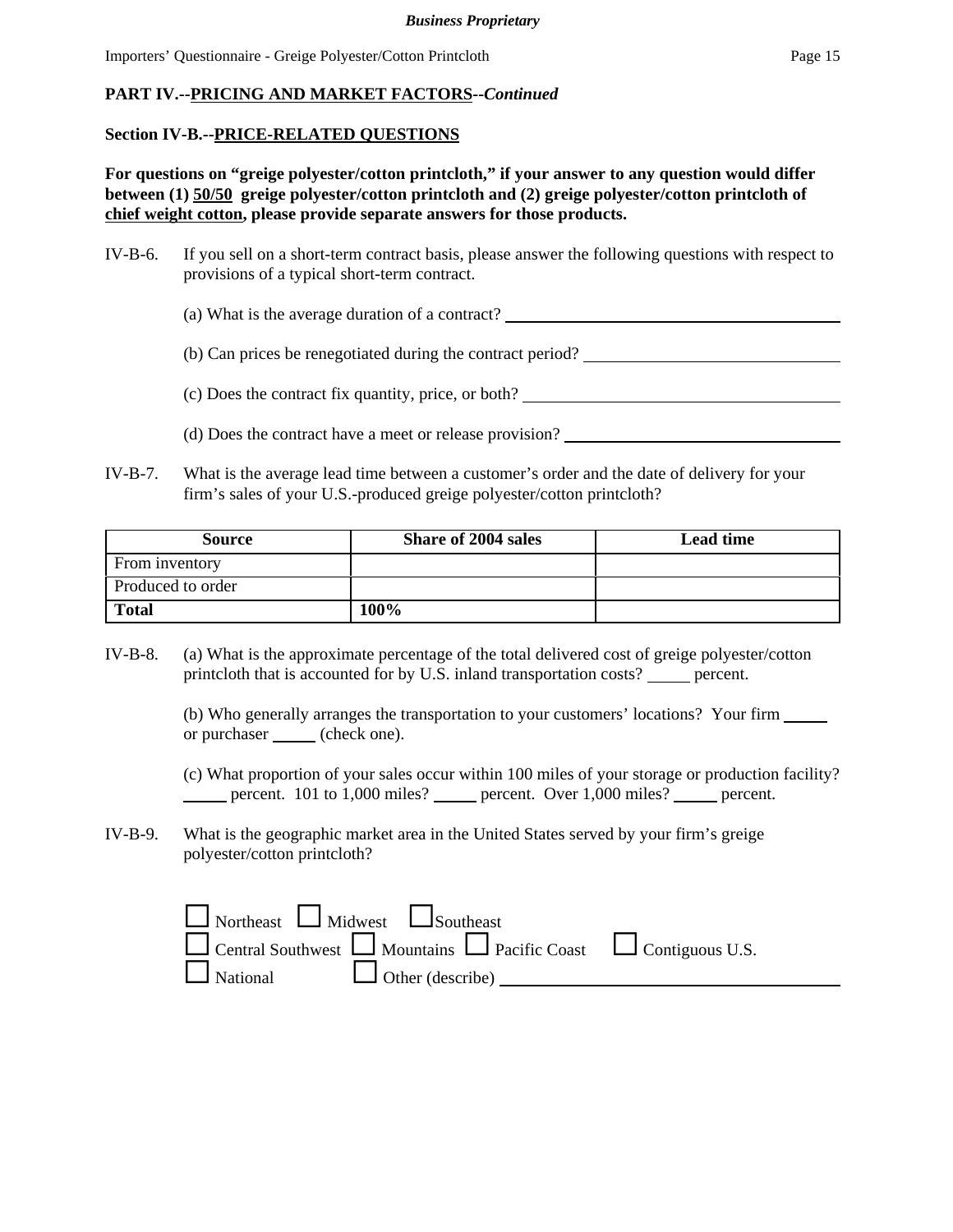### **Section IV-B.--PRICE-RELATED QUESTIONS--***Continued*

**For questions on "greige polyester/cotton printcloth," if your answer to any question would differ between (1) 50/50 greige polyester/cotton printcloth and (2) greige polyester/cotton printcloth of chief weight cotton, please provide separate answers for those products.**

IV-B-10. Describe the end uses of the greige polyester/cotton printcloth that you manufacture. For each end-use product, what percentage of the total cost is accounted for by greige polyester/cotton printcloth?

|            | End use                                                     | Share of total cost accounted for by greige polyester/cotton<br>printcloth (percent)                                                                                                                                                                                                                              |
|------------|-------------------------------------------------------------|-------------------------------------------------------------------------------------------------------------------------------------------------------------------------------------------------------------------------------------------------------------------------------------------------------------------|
|            |                                                             |                                                                                                                                                                                                                                                                                                                   |
| $IV-B-11.$ | $\Gamma$ Yes--Please describe<br>$\Box$ No                  | Have there been any changes in the end uses of greige polyester/cotton printcloth since 1983?                                                                                                                                                                                                                     |
| $IV-B-12.$ | the future?<br>N <sub>0</sub>                               | Do you anticipate any changes in terms of the end uses of greige polyester/cotton printcloth in<br>$\Box$ Yes--Please describe and identify the time period. Provide any<br>underlying assumptions, along with relevant portions of business plans or<br>other supporting documentation, that address this issue. |
| IV-B-13.   | polyester/cotton printcloth.<br>which they are substitutes. | (a) Please list in order of importance any products that may be substituted for greige<br>(1) (2) (3)<br>(b) For each possible substitute product, please give examples of applications and end uses for                                                                                                          |
|            |                                                             |                                                                                                                                                                                                                                                                                                                   |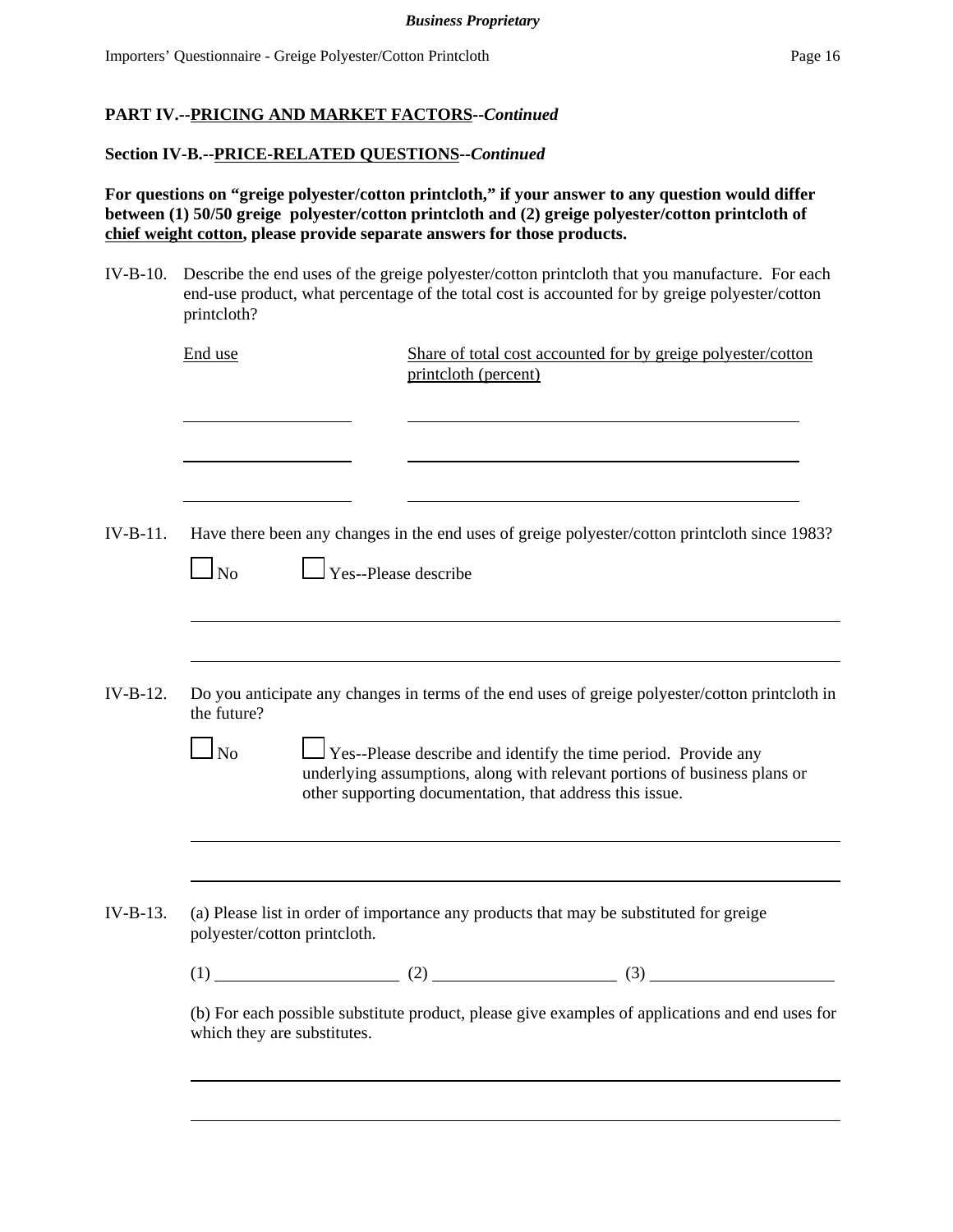## **Section IV-B.--PRICE-RELATED QUESTIONS--***Continued*

**For questions on "greige polyester/cotton printcloth," if your answer to any question would differ between (1) 50/50 greige polyester/cotton printcloth and (2) greige polyester/cotton printcloth of chief weight cotton, please provide separate answers for those products.**

- IV-B-13. (c) Have changes in the prices of these products affected the price for greige polyester/cotton printcloth?
	- $\Box$  No  $\Box$  Yes–To what degree do changes in their prices affect the price for greige polyester/cotton printcloth? Does this effect have a time lag? If so, how long is the time lag for each substitute product? Does this vary by type of greige polyester/cotton printcloth or final end use?
- IV-B-14. Have there been any changes in the number or types of products that can be substituted for greige polyester/cotton printcloth since 1983?

| $\Box$ No | $\Box$ Yes--Please explain. |
|-----------|-----------------------------|
|           |                             |

- IV-B-15. Do you anticipate any changes in terms of the substitutability of other products for greige polyester/cotton printcloth in the future?
	- No Yes--Please describe. Provide any underlying assumptions, along with relevant portions of business plans or other supporting documentation, that address this issue.
- IV-B-16. To what extent have changes in the prices of raw materials affected your firm's selling prices for greige polyester/cotton printcloth during January 1999-December 2004? Also discuss any anticipated changes in your raw material costs in the future, identifying the time period(s) involved and the factor(s) that you believe would be responsible for such changes. Provide any underlying assumptions, along with relevant portions of business plans or other supporting documentation, that address this issue.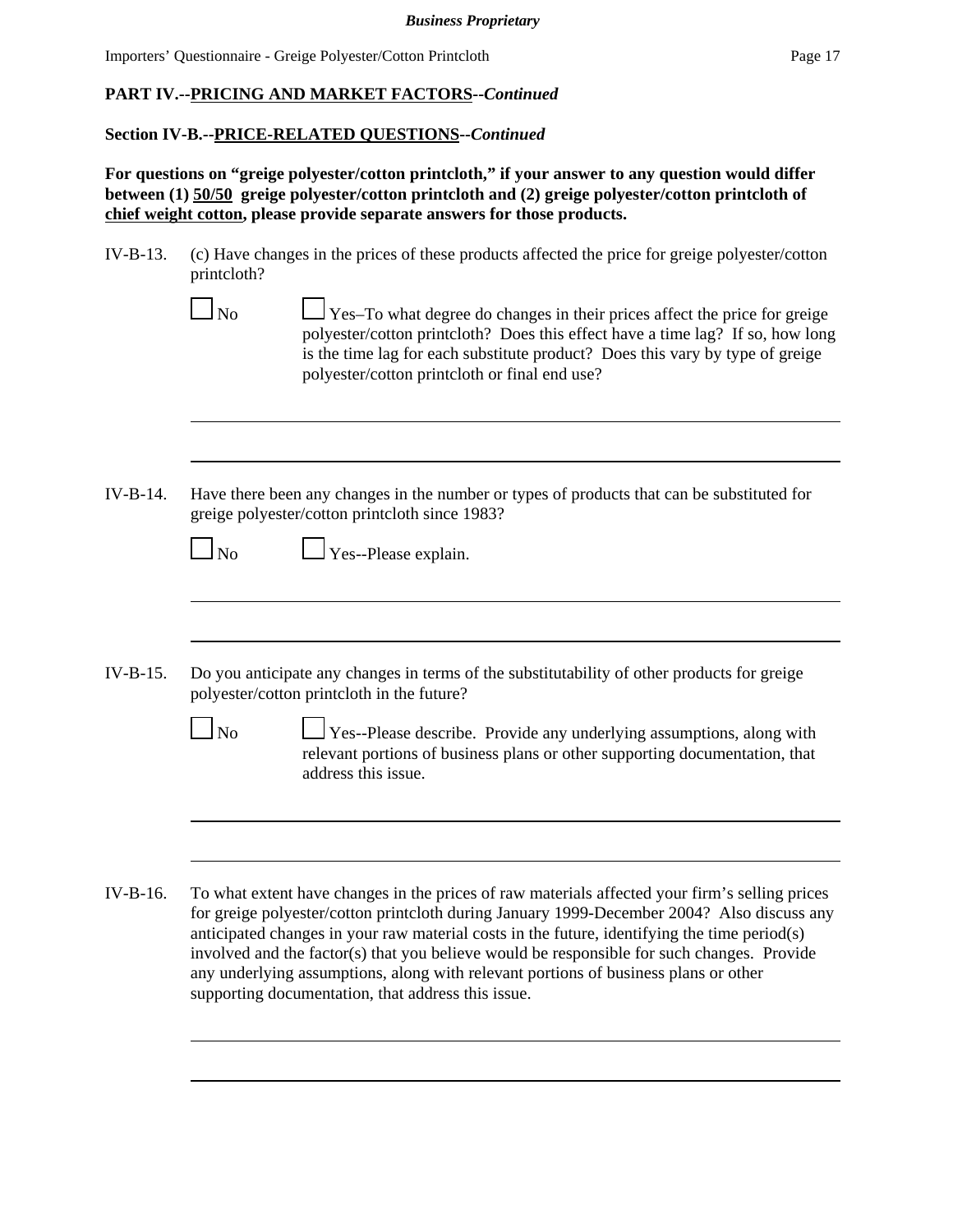### **Section IV-B.--PRICE-RELATED QUESTIONS--***Continued*

**For questions on "greige polyester/cotton printcloth," if your answer to any question would differ between (1) 50/50 greige polyester/cotton printcloth and (2) greige polyester/cotton printcloth of chief weight cotton, please provide separate answers for those products.**

- IV-B-17. Have any changes occurred in any other factors affecting supply (e.g., changes in availability or prices of energy or labor; transportation conditions; production capacity and/or methods of production; technology; export markets; or alternative production opportunities) that affected the availability of U.S.-produced greige polyester printcloth in the U.S. market since 1983?
	- $\Box$  No  $\Box$  Yes--Please note the time period(s) of any such changes, the factors(s) involved, and the impact such changes had on your shipment volumes and prices.
- IV-B-18. (a) Do you anticipate any changes in terms of the availability of U.S.-produced greige polyester/cotton printcloth in the U.S. market in the future?

| ∟ Increase | $\Box$ No Change | $\Box$ Decrease |
|------------|------------------|-----------------|
|------------|------------------|-----------------|

(b) If you anticipate changes in supply, please identify the changes including the time period and the impact of such changes on shipment volumes and prices. Provide any underlying assumptions, along with relevant portions of business plans or other supporting documentation, that address this issue.

IV-B-19. Has the availability of NONSUBJECT imported greige polyester/cotton printcloth changed since 1983?

No Yes--Please explain.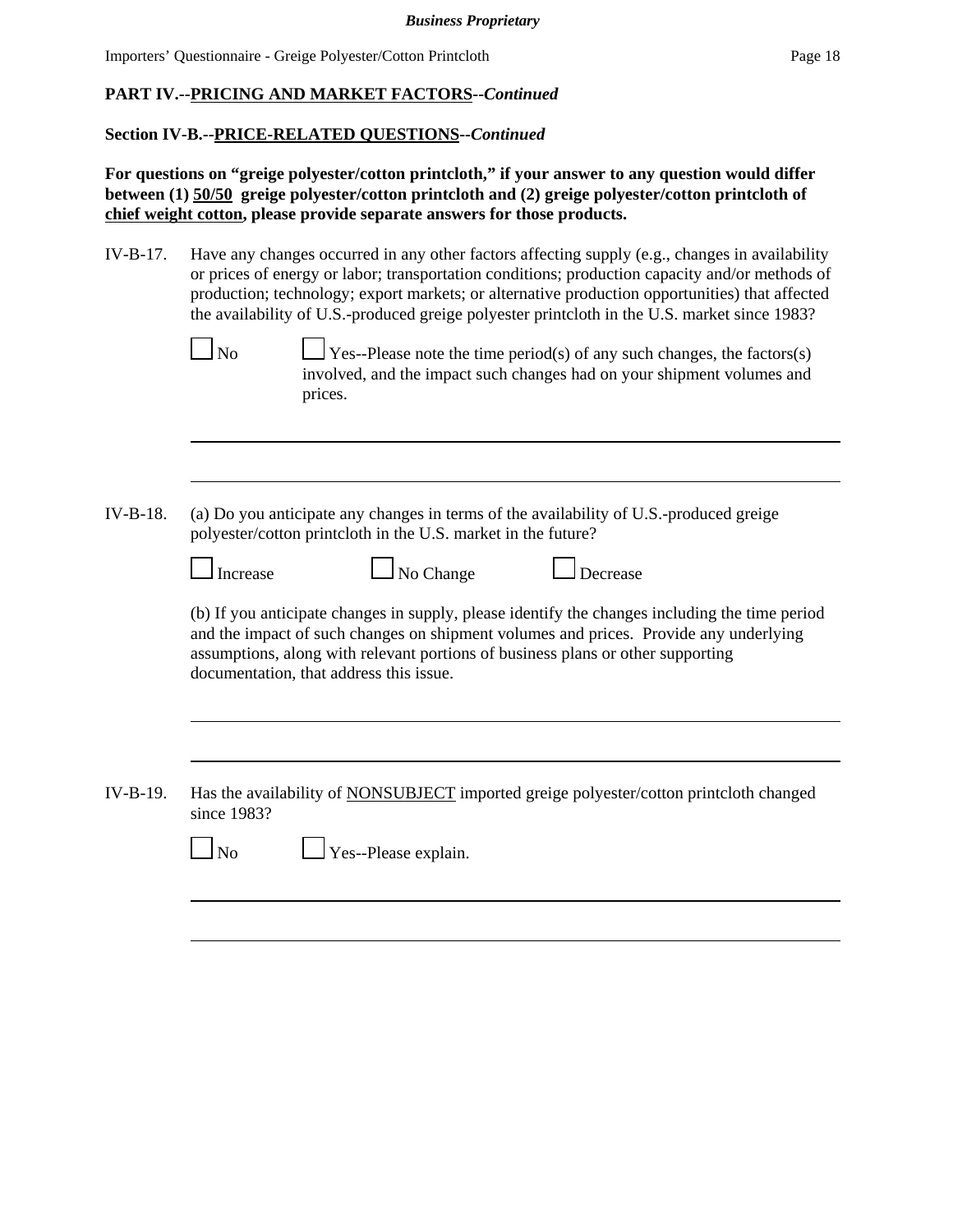## **PART IV.--PRICING AND MARKET FACTORS--***Continued*

### **Section IV-B.--PRICE-RELATED QUESTIONS--***Continued*

**For questions on "greige polyester/cotton printcloth," if your answer to any question would differ between (1) 50/50 greige polyester/cotton printcloth and (2) greige polyester/cotton printcloth of chief weight cotton, please provide separate answers for those products.**

IV-B-20. Describe how easily your firm can shift its sales of greige polyester/cotton printcloth between the U.S. market and alternative country markets. In your discussion, please describe any contracts, other sales arrangements, or other constraints that would prevent or retard your firm from shifting greige polyester/cotton printcloth between the U.S. and alternative country markets within a 12-month period. Provide any underlying assumptions, along with relevant portions of business plans or other supporting documentation, that address this issue.

| $IV-B-21.$ | Have there been any significant changes in the product range, product mix, or marketing<br>(including sales over the internet) of greige polyester/cotton printcloth since 1983?<br>Yes--Please describe and quantify if possible.<br>$\overline{N}$                                                                                                                                              |
|------------|---------------------------------------------------------------------------------------------------------------------------------------------------------------------------------------------------------------------------------------------------------------------------------------------------------------------------------------------------------------------------------------------------|
|            |                                                                                                                                                                                                                                                                                                                                                                                                   |
| $IV-B-22.$ | Do you anticipate any changes in terms of the product range, product mix, or marketing<br>(including sales over the internet) of greige polyester/cotton printcloth in the future? Provide<br>any underlying assumptions, along with relevant portions of business plans or other<br>supporting documentation, that address this issue.<br>Yes--Please identify, including the time period.<br>No |
|            |                                                                                                                                                                                                                                                                                                                                                                                                   |
| $IV-B-23.$ | How has demand within the United States (and outside the United States, if known) for greige<br>polyester/cotton printcloth changed since 1983?<br>$\Box$ Unchanged<br>Increased<br>Decreased<br>Other (describe)                                                                                                                                                                                 |
|            | What were the principal factors affecting changes in demand?                                                                                                                                                                                                                                                                                                                                      |
|            |                                                                                                                                                                                                                                                                                                                                                                                                   |
|            |                                                                                                                                                                                                                                                                                                                                                                                                   |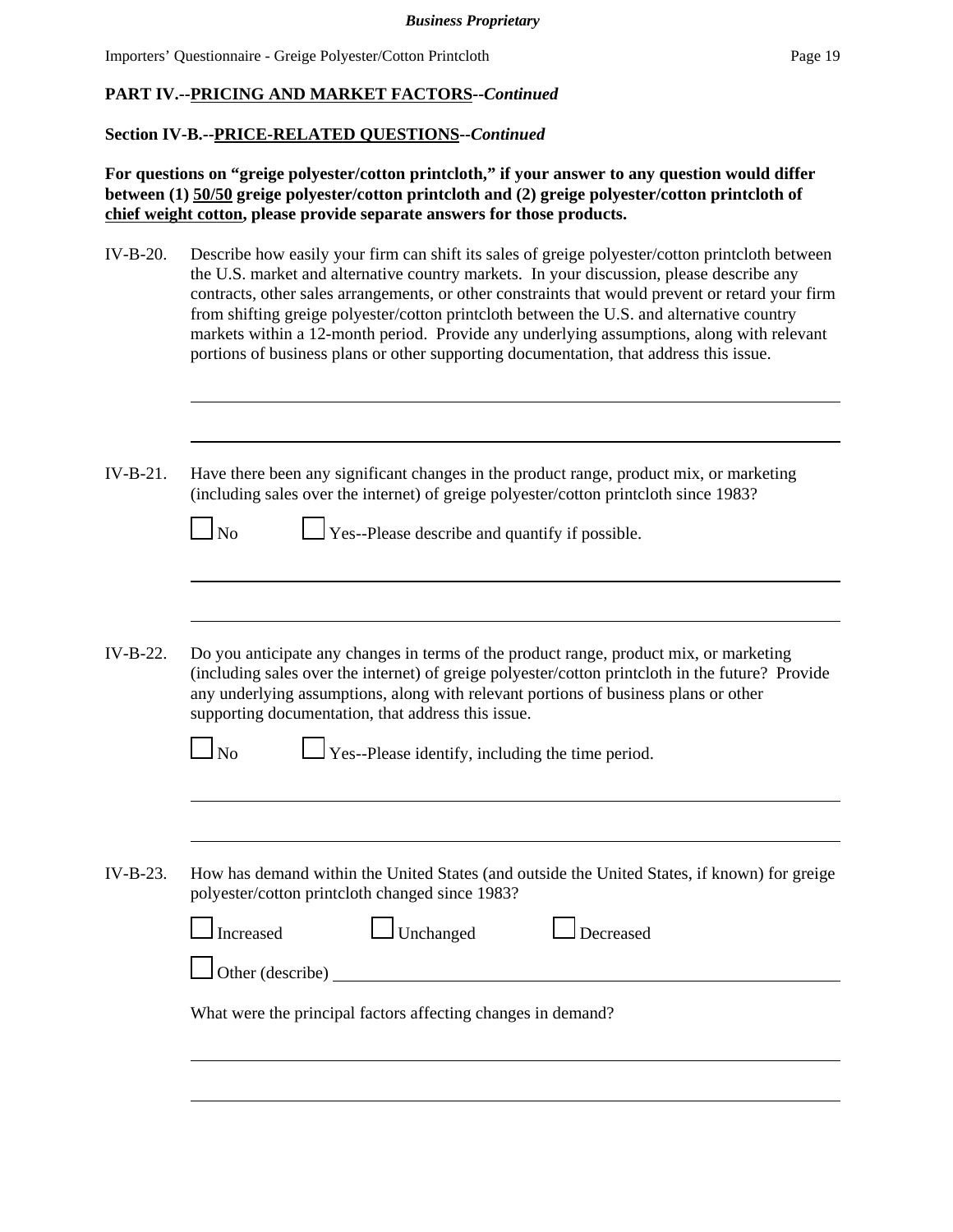## **PART IV.--PRICING AND MARKET FACTORS--***Continued*

## **Section IV-B.--PRICE-RELATED QUESTIONS--***Continued*

**For questions on "greige polyester/cotton printcloth," if your answer to any question would differ between (1) 50/50 greige polyester/cotton printcloth and (2) greige polyester/cotton printcloth of chief weight cotton, please provide separate answers for those products.**

- IV-B-24. Do you anticipate any future changes in greige polyester/cotton printcloth demand in the United States and, if known, the rest of the world?
- $\Box$  No  $\Box$  Yes--Please describe and identify the time period. Provide any underlying assumptions, along with relevant portions of business plans or other supporting documentation, that address this issue. IV-B-25. Please compare market prices of greige polyester/cotton printcloth in U.S. and non-U.S. markets, if known. Provide specific information as to time periods and regions for any price comparisons. IV-B-26. Please provide as a separate attachment to this request any studies, surveys, etc. that you are aware of that quantify and/or otherwise discuss greige polyester/cotton printcloth supply (including production capacity and capacity utilization) and demand in (1) the United States, (2) each of the other major producing/consuming countries, including China, and (3) the world as a whole. Of particular interest is such data from 1983 to the present and forecasts for the future. IV-B-27. Are your exports of greige polyester/cotton printcloth subject to any tariff or non-tariff barriers to trade in other countries? No Ses--Please list the countries and describe any such barriers and any significant changes in such barriers that have occurred since 1983, or that are expected to occur in the future.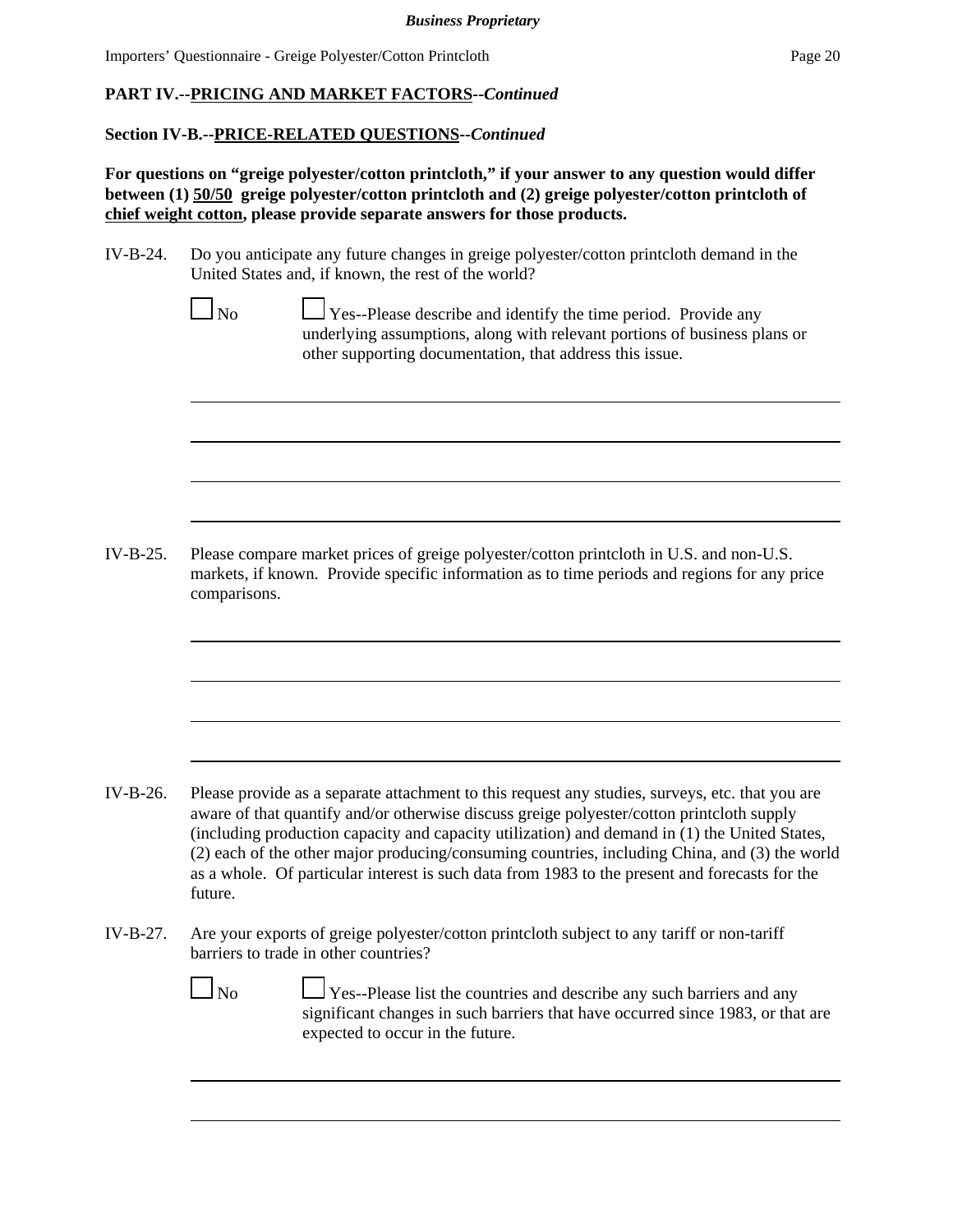# **PART IV.--PRICING AND MARKET FACTORS--***Continued*

## **Section IV-B.--PRICE-RELATED QUESTIONS--***Continued*

**For questions on "greige polyester/cotton printcloth," if your answer to any question would differ between (1) 50/50 greige polyester/cotton printcloth and (2) greige polyester/cotton printcloth of chief weight cotton, please provide separate answers for those products.**

IV-B-28. Does your firm sell greige polyester/cotton printcloth over the internet?

 $\Box$ No  $\Box$  Yes--Please describe, noting the estimated percentage of your firm's total sales of greige polyester/cotton printcloth in 2004 accounted for by internet sales.

IV-B-29. Is greige polyester/cotton printcloth produced in the United States and in other countries interchangeable (i.e., can they physically be used in the same applications)? Please indicate below, using "A" to indicate that the products from a specified country-pair are *always* interchangeable, "F" to indicate that the products are *frequently* interchangeable,"S" to indicate that the products are *sometimes* interchangeable,"N" to indicate that the products are *never* interchangeable, and "0" to indicate *no familiarity* with products from a specified country-pair.<sup>1</sup>

| Country-pair         | <b>United States</b> | China | <b>Other countries</b> |
|----------------------|----------------------|-------|------------------------|
| <b>United States</b> |                      |       |                        |
| China                |                      |       |                        |

 <sup>1</sup> For any country-pair producing greige polyester/cotton printcloth which is *sometimes or never* interchangeable, please explain the factors that limit or preclude interchangeable use: